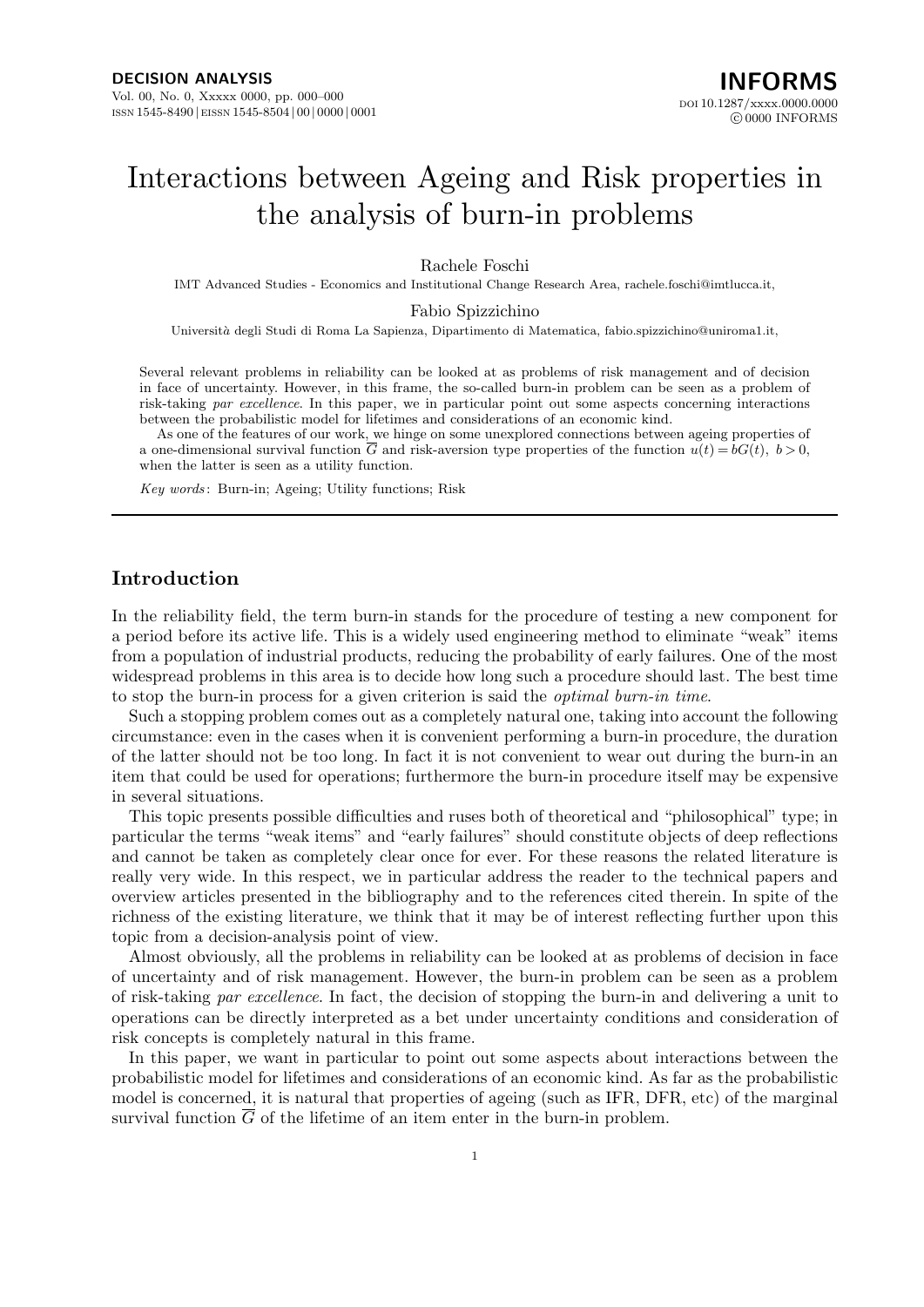The criterion under which the optimal burn-in time has to be determined is not fixed a priori. It should correspond to a cost structure associated with the considered model. Several cost structures have been proposed in the literature; for a detailed survey, see e.g. Block and Savits (1997) and references therein.

We will consider here a reward function of the form

$$
R(t,\delta) = [\rho(t-\delta) + \tilde{k}] \mathbf{1}_{\{t \ge \delta\}} + k \mathbf{1}_{\{t < \delta\}} + c \min(t,\delta). \tag{1}
$$

Thus,  $R(t, \delta)$  depends on

• the burn-in time,  $\delta > 0$ ;

• the total lifetime of the unit,  $t > 0$  (burn-in time + time in operations);

As we will see in the following, *t* will be the value taken by a random variable T and  $\delta$  is a quantity to be optimally determined.

The reward function consists of:

• a cost of conducting burn-in,  $c \min(t, \delta)$ , proportional to the actual burn-in time, by means of the constant cost rate  $c < 0$ ;

• a fixed cost due to failure during the burn-in,  $k < 0$ ;

• a fixed cost due to failure during the use,  $k < 0$ ;

• a reward  $\rho : [0, +\infty) \to [0, +\infty)$ , that is an increasing function of the duration of the unit in operations.

In order to avoid this optimization problem to be trivial, we assume  $\tilde{k} < k < 0$ , i.e. the cost of losing the unit during burn-in is smaller than the cost of failure during operation.

However several are the versions of the problem we could obtain by modifying our reward function and many are the ones already considered in the literature, for modeling different kinds of usage of burned-in units.

As a main purpose of this work, we analyze the interactions between some ageing properties of *G* and qualitative properties of the function  $\rho$  and their role in determining the optimal solution. Some more analytical aspects of this problem are studied in Foschi (2011).

Sometimes engineers may think that basic qualitative aspects of the optimal burn-in time for a component essentially depends on the ageing properties of its lifetime. In a Bayesian and a decisiontheory oriented approach, it is however well-established that a burn-in time (if any) heavily depends on both the properties of *G* and of the reward function  $R(t, \delta)$  (see e.g. the discussion presented in Lynn and Singpurwalla (1997) and references therein). The analysis developed in this paper aims at establishing some definite and detailed results in this direction, for reward functions of the specific form in (1). We believe however that our considerations can be substantially extended to other sensible reward structures, provided suitable adjustments are made.

A good part of the literature devoted to burn-in deals with *bathtub-shaped* failure-rate distributions (for a survey, see e.g. Lai and Xie (2006)). Such distributions model a non-negligible presence of early failures and, in this context, the problem of how long performing the burn-in naturally arises. In their practice, engineers may be led to conjecture that burn-in procedures are advisable only in the bathtub case or, at most, in cases that suitably generalize the bathtub condition (see Definition 1 and Remark 1 in the next section). However, when the model is endowed with a reward structure, both ageing of the lifetime distribution and analytical properties of the reward function concur to the determination of the optimal burn-in time (see again e.g. Lynn and Singpurwalla (1997)). We focus here on such interactions, without necessarily limiting our attention on the bathtub case. Actually we shall analyze in detail the existence of positive optimal burn-in times, even out of the bathtub case.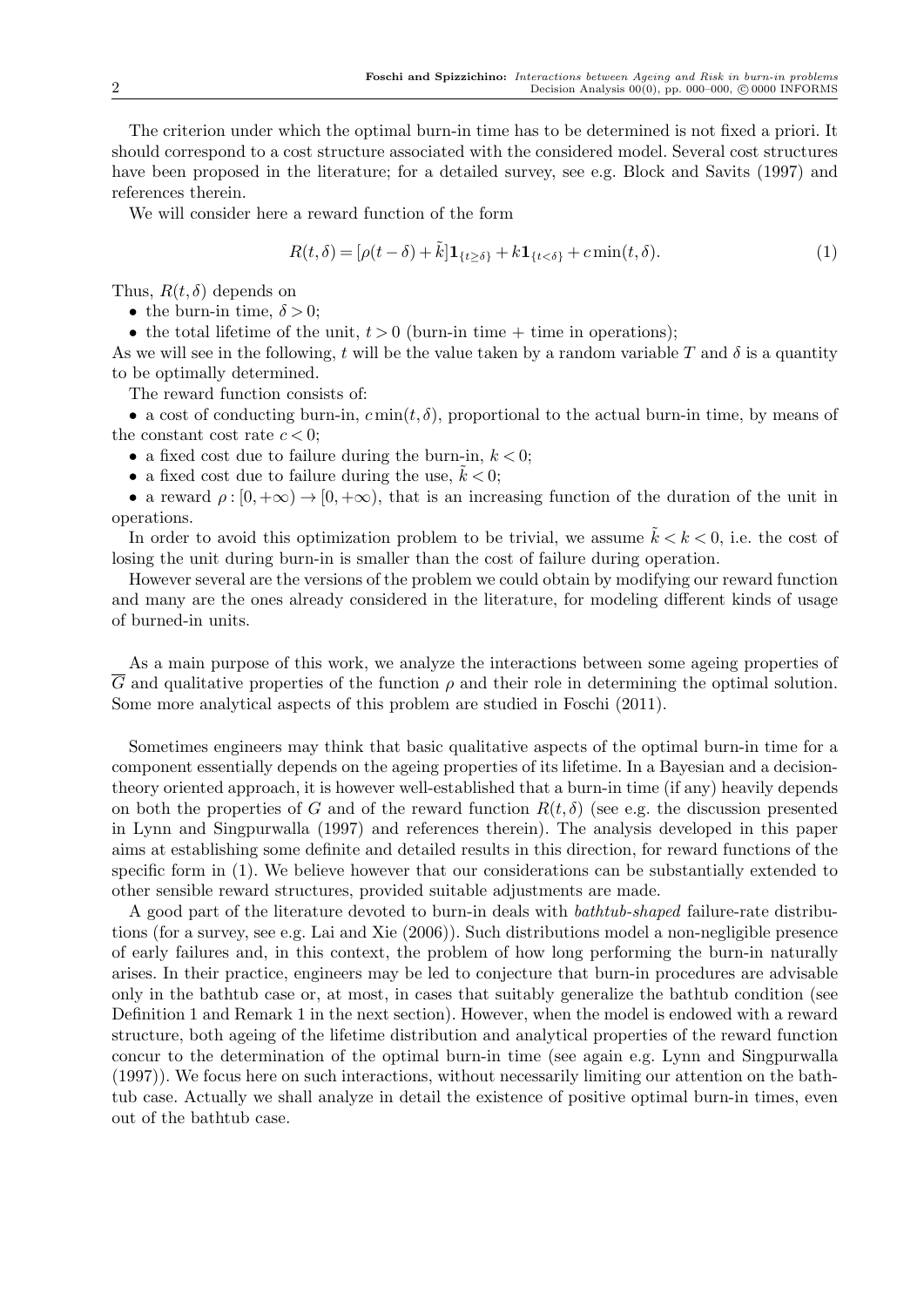In any case, the interactions between ageing and reward function may produce unexpected effects. In fact, within the bathtub case for instance, one may expect that the optimal burn-in time has necessarily to fall within the "initial" region of components' life, where *r* is decreasing.

As a matter of fact, such a circumstance necessarily happen in the case when  $\rho$  is linear, as we will show formally in Section 2. However there is no evident mathematical reason that it is still necessary when  $\rho$  is non-linear. Concerning such cases (non-linear  $\rho$  and bathtub or "definitively" IFR" distributions), we will anyway obtain useful inequalities about optimal burn-in times as consequences of the results to be presented in Section 3.

As a specific feature of our paper, we show and subsequently use some unexplored connections between ageing and risk-aversion type properties of the function

$$
u(t) = bG(t), \quad b > 0,
$$
\n
$$
(2)
$$

that is associated with a one-dimensional survival function  $\overline{G}$  ( $G = 1 - \overline{G}$ ) and that can be seen as a utility function. However, these connections will manifest in the formulations of our results concerning necessary (or, in some cases, necessary and sufficient) conditions for an instant  $\delta > 0$ to be an optimal burn-in time. Anyway, we believe that such connections may be of independent interest.

In the burn-in problem it is rather common to analyze the case of a single unit and we shall limit our attention here to such a case, as well. Notice that this restriction is completely justified even if we consider several units, provided that their lifetimes are stochastically independent. One could argue, however, that even the more complex case of several dependent units could be in a sense reduced to the case of several one-dimensional problems; in this respect see in particular Costantini and Spizzichino (1997), Jensen and Spizzichino (2004). A few more details in this respect can also be found within the discussion at the end of this paper.

The paper is organized as follows. In Section 1, we analyze, from a special viewpoint, some basic notions of ageing for a one-dimensional survival function  $\overline{G}$  and introduce in the analysis the function *u*, that has been defined in Eq. (2) and whose properties turn out to be relevant; more precisely we point out some interactions between ageing and risk-aversion type properties of *u*. In Section 2, we analyze in detail the burn-in problem associated with a reward function of the kind in Eq. (1). This will put us in a position to discuss some effects, on the solution of the burn-in problem, of the relationships between ageing of  $\overline{G}$  and risk-aversion properties in the case when  $\rho$ is linear.

More precisely, we will see that a relation between hazard rate and risk aversion coefficient is needed as a necessary condition for a value  $\delta$  to be an optimal burn-in time.

Section 3 is devoted to the extension of results of Section 2 to the case when *ρ* is non-linear. We conclude the analysis of this case by comparing the plots of the expected rewards  $\mathcal{R}(\delta) \equiv \mathbb{E}[R(T,\delta)]$ in different situations. Such comparisons are intended to exemplify our results about interactions among ageing properties of *G*, qualitative properties of  $\rho$  and position of the optimal burn-in time. Finally, Section 4 is devoted to discussion and concluding remarks.

# **1. Risk-aversion type characterizations of ageing properties**

In this section we analyze the link existing among ageing notions for non-negative random variables and properties of functions that will appear in the next Sections 2 and 3, along our study of the burn-in problem. On this purpose, we preliminarily point out some interactions between notions of ageing and notions of risk.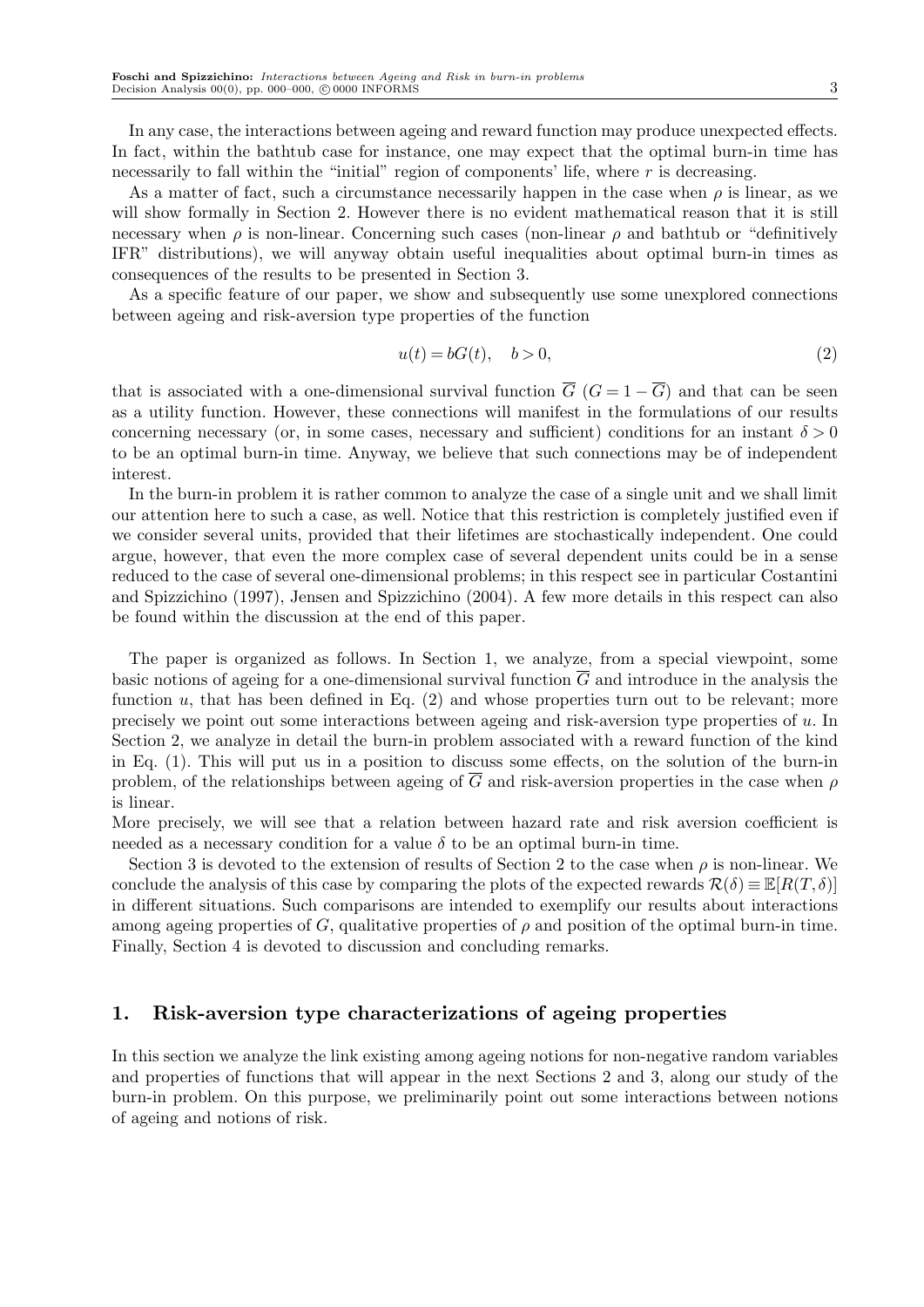Let *T* be a random variable with survival function  $\overline{G}$ , probability distribution *G* and density *g*. Its hazard rate is denoted by

$$
r(t):=r_{\overline{G}}(t)=\frac{g(t)}{\overline{G}(t)}=-\frac{\overline{G}'(t)}{\overline{G}(t)}.
$$

We will assume g to be differentiable as well, so that we can define, associated with  $\overline{G}$ , the function

$$
\alpha(t) := \alpha_{\overline{G}}(t) = -\frac{g'(t)}{g(t)}.\tag{3}
$$

Consider now the following affine transformation of the survival function *G*:

$$
u(t) = bG(t) = -b\overline{G}(t) + b, \quad b > 0.
$$

The function *u* can be seen as a utility function associated with  $\overline{G}$  and we are then entitled to consider for it the *local coefficient of risk aversion*, as it was independently introduced by de Finetti and by Arrow and Pratt (see e.g. Scarsini (1994) and references cited therein). In this respect, it is interesting for our purposes to notice that we can write

$$
-\frac{u''(t)}{u'(t)} = \alpha(t),
$$

where  $\alpha$  is the function defined in Eq. (3). This interpretation will suggest us some links between ageing properties and risk.

For given  $\overline{G}$  and  $t > 0$ , we denote  $\overline{G}_t(x) \equiv \frac{G(t+x)}{\overline{G}(t)}$ *G*(*t*) *.*

Also to the functions  $G_t$  we can associate their hazard rates  $r_t$  and risk aversion coefficients  $\alpha_t$ . For what follows it is useful to preliminary notice that  $r_t$  and  $\alpha_t$  associated with  $\overline{G}_t$  can be obtained just by translation:

$$
r_t(x) = r(t+x), \quad \alpha_t(x) = \alpha(t+x).
$$

We recall that  $\overline{G}$  is IFR (DFR) if  $\overline{G}_t(x)$  is increasing (decreasing) in *t* for any *x*.

Such ageing properties can be satisfied by a distribution  $\overline{G}$ , in a sense, only "from a certain time on". This issue suggests considering the following

DEFINITION 1. We say that, for a given  $\delta > 0$ ,  $\overline{G}$  is  $\delta$ -IFR ( $\delta$ -DFR) if  $\overline{G}_{\delta}$  is IFR (DFR).

Remark 1. The notion of *δ*-IFR is a generalization of the *bathtub shape*, in the sense that a *δ*-IFR distribution is definitively IFR, but, contrarily to what happens for a bathtub distribution, we do not know the monotonicity character of its hazard rate for  $t < \delta$ . Analogously,  $\overline{G}$   $\delta$ -DFR, i.e.  $\overline{G}$  definitively DFR, is a generalization of  $\overline{G}$  upside down bathtub.

REMARK 2. It can be easily proven (see also Foschi and Spizzichino (2008)) that  $\overline{G}_{\delta}$  IFR (DFR) is equivalent to each of the following properties

- 1.  $\overline{G}_t$  IFR (DFR) for any  $t \geq \delta$ ;
- 2.  $r(t)$  increasing (decreasing) for any  $t \geq \delta$ .

We point out that, obviously, for  $\delta > 0$ ,  $\overline{G}$  IFR (DFR) is a stronger condition than  $\overline{G}$   $\delta$ -IFR (resp. *δ*-DFR)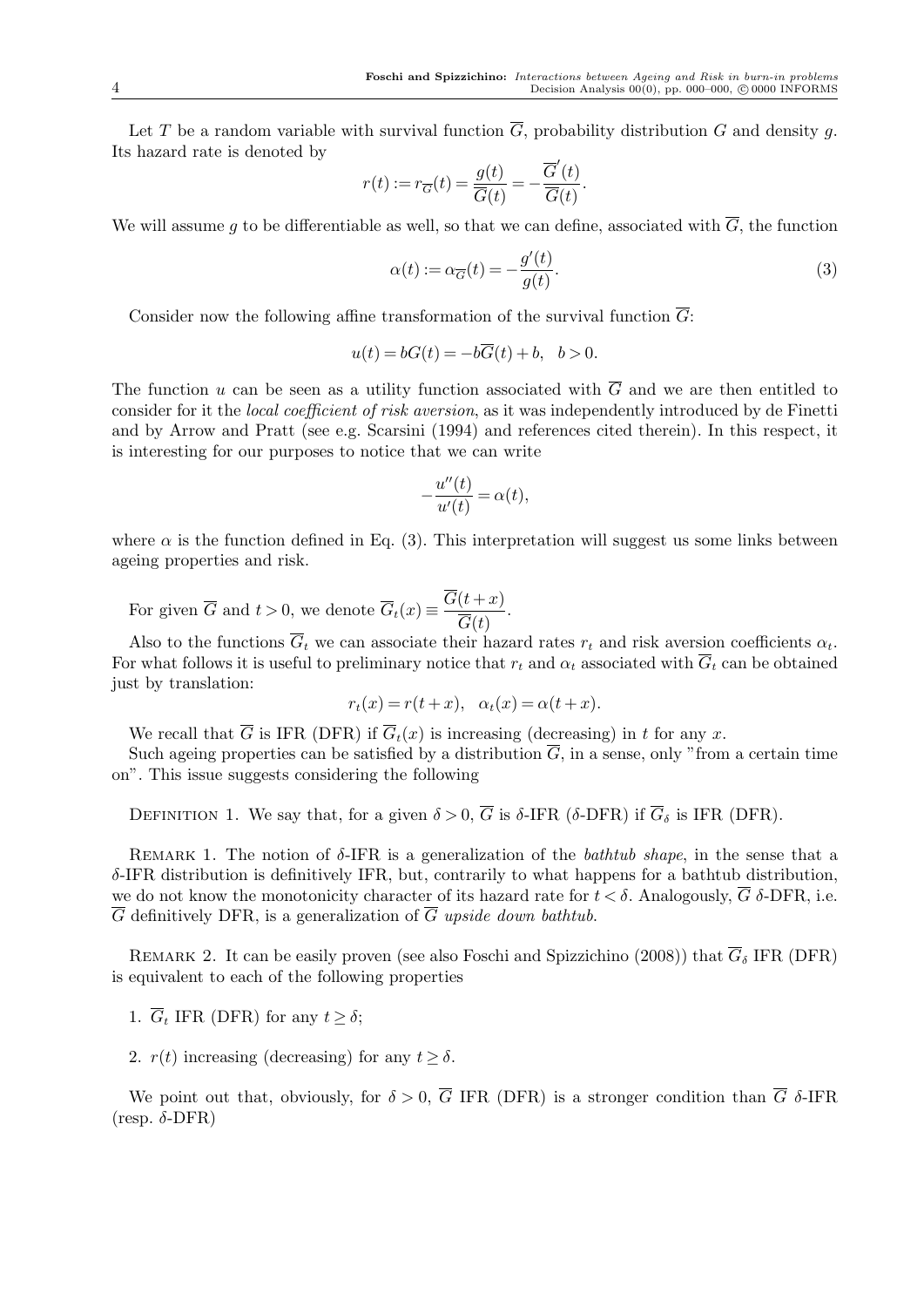REMARK 3. By definition, the utility function  $u(\delta)$  is such that  $u(\delta) = bP(T \leq \delta)$  and we can, thus, give the following interpretation of it.

Consider the case of a large number *n* of units, with i.i.d. lifetimes distributed according to *G*, and starting to work simultaneously. By the law of large numbers,  $u(\delta)$  approximates the proportion  $p(\delta)$  of units that failed before time  $\delta$ . It is reasonable in some situations to conceive that the utility of having a single unit surviving at  $\delta$  is proportional to  $p(\delta)$ : the less units are surviving, the more important becomes the availability of any single unit.

This interpretation can reveal as useful in reliability theory. In this respect, we notice that an interpretation of probability distribution functions as utility functions emerged in the frame of multi-attribute utilities. For example, Bordley and LiCalzi (2000) proposes a target-based approach for dealing with decision making. Such an approach, in some contexts, may turn out to be more fruitful than the traditional utility-based language. It consists in considering, in place of the classical utility function, the probability distribution of a target event. From this point of view, multiattribute utilities just turn out to be multivariate probability distributions.

The following result provides a link between an ageing property and a risk-aversion type property. Among its consequences (see Corollary 1), we will obtain conditions for  $\overline{G}$  being IFR (or DFR) in terms of properties of a risk-aversion type necessary and sufficient.

PROPOSITION 1. For any *t*,  $r(t)$  is increasing at *t* if and only if  $r(t) > \alpha(t)$ .

*Proof.* Let  $r(t)$  be increasing at *t*. Then it must be

$$
r'(t) = \frac{-\overline{G}''(t)\overline{G}(t) + [\overline{G}'(t)]^2}{[\overline{G}(t)]^2} > 0,
$$

i.e.

$$
-\overline{G}''(t)\overline{G}(t) > -[\overline{G}'(t)]^2.
$$

Dividing both the sides by  $\overline{G}(t)\overline{G}'(t) < 0$ , we get

$$
\frac{-\overline{G}''(t)}{\overline{G}'(t)} < \frac{-\overline{G}'(t)}{\overline{G}(t)},
$$

that, by definition, coincides with  $r(t) > \alpha(t)$ .

Conversely, if  $r(t) > \alpha(t)$ , both the following alternatives are possible:  $\alpha(t) < 0$  or  $\alpha(t) > 0$ . Let  $\alpha(t) > 0$ , under the hypothesis  $r(t) > \alpha(t)$ , we reobtain  $r'(t) > 0$ . On the other hand,  $\alpha(t) < 0$  is equivalent to  $\overline{G}''(t) < 0$ , which automatically implies  $r'(t) > 0$ .  $\Box$ 

REMARK 4. As a consequence of Proposition 1, we can also claim that, for any  $t$ ,  $r(t)$  is decreasing at *t* if and only if  $r(t) < \alpha(t)$ .

Remark 5. Notice that Proposition 1 provides only a point-wise condition (at *t*) and not a global condition such as the one of IFR.

For the developments to be presented in Section 2, we will use the following corollaries of Proposition 1.

COROLLARY 1.  $\overline{G}$  is  $\delta$ -IFR ( $\delta$ -DFR) if and only if  $r(t) > \alpha(t)$  ( $r(t) < \alpha(t)$ ) for any  $t \geq \delta$ .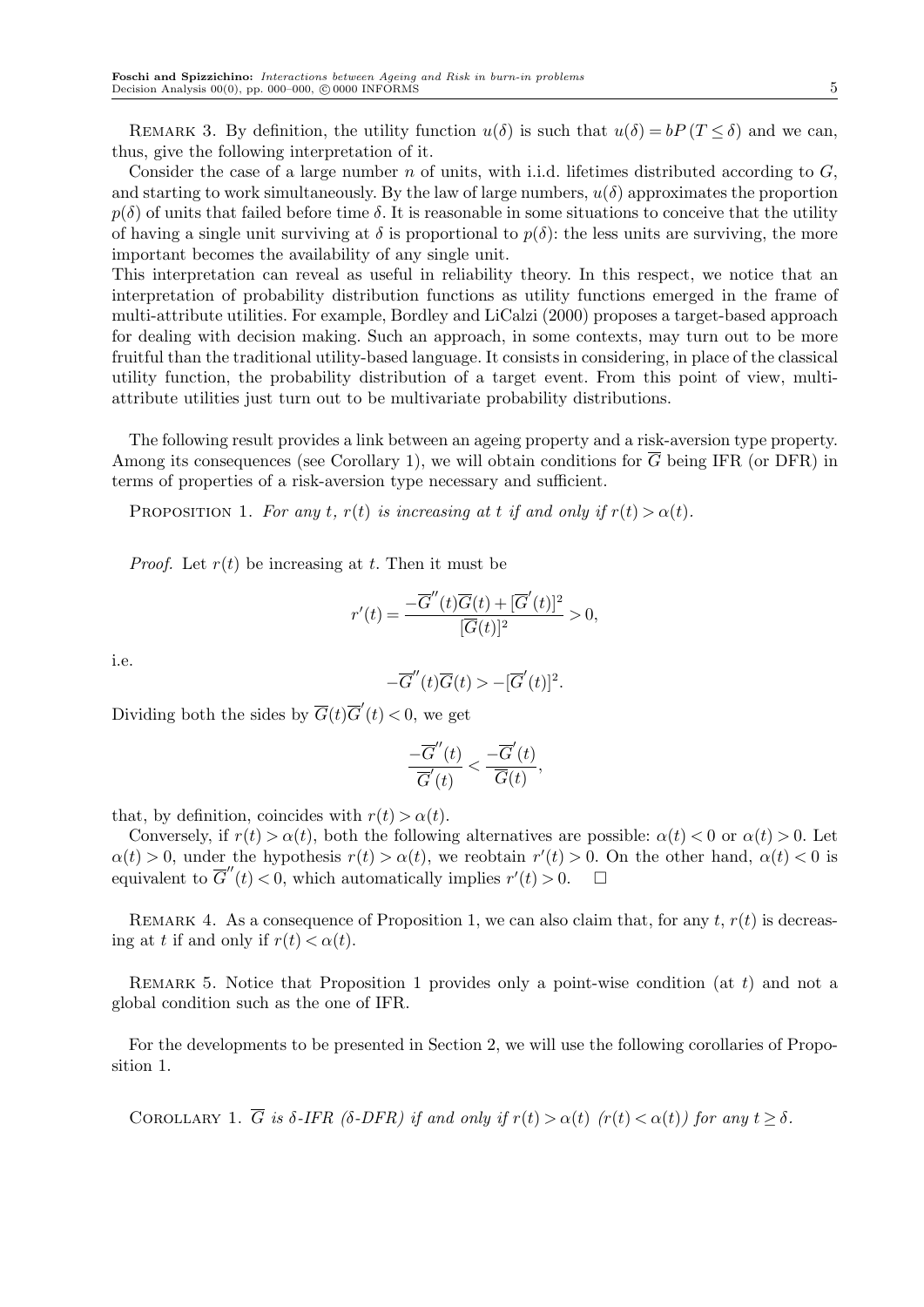In particular

COROLLARY 2.  $\alpha(t) < 0 \ \forall \ t > \delta \Rightarrow \overline{G} \ \delta$ -IFR.

The relationship between *r* and  $\alpha$  has been already considered in Glaser (1980), Gupta (2001), giving conditions on  $\alpha$  in order to establish the shape of r. We put ourselves in a different frame and perspective and obtain different results.

For functions  $\sigma : \mathbb{R}^+ \to \mathbb{R}$ , let us define the function

$$
H_{\sigma}(\delta) = \int_0^{+\infty} \sigma(t) \left[ \frac{g(t+\delta)}{g(\delta)} - \frac{\overline{G}(t+\delta)}{\overline{G}(\delta)} \right] dt.
$$
 (4)

The latter function emerges in the following discussion. In particular, it is involved in Lemma 1, that will be used later on (see Section 3) for stating optimality conditions on a time  $\delta$ .

LEMMA 1. Let  $\sigma(t) < 0$  for any  $t > 0$  and let  $\overline{G}$  be  $\delta$ -IFR for a given  $\delta > 0$ . Then  $H_{\sigma}(\delta) < 0$ . *Proof.* By definition,  $\overline{G}$  is  $\delta$ -IFR if and only if  $r(\delta) < r(t + \delta)$  for any  $t > 0$ . By writing  $r(t)$  as  $\frac{g(t)}{\overline{g}(t)}$  $\overline{G}(t)$ , we obtain the condition

$$
\frac{g(\delta)}{\overline{G}(\delta)} < \frac{g(t+\delta)}{\overline{G}(t+\delta)}
$$

and therefore

$$
\frac{g(t+\delta)}{g(\delta)} - \frac{\overline{G}(t+\delta)}{\overline{G}(\delta)} > 0.
$$

Hence, since the integrand is negative,  $H(\delta) < 0$ .  $\Box$ 

# **2. Properties of the burn-in time in the linear case**

Let *C* be the component for which the burn-in problem is considered and let *T* be its random lifetime. Let  $\overline{G}$  denote the survival function of  $T$  and refer, for the rest of notation, to the one introduced in Section 1.

Choosing the value *δ* for the burn-in time means that *C* is tested for a time *δ*. Then *C* is put into operations only if it does not meet any failure in the time-interval  $[0, \delta]$ . Fixing  $\delta = 0$  obviously amounts to the choice of avoiding burn-in and putting directly *C* into operations. Fixing  $\delta > 0$ means that the test period will last  $\delta \wedge T = \min(\delta, T)$  and that the length of the operative life of *C* will be  $(T - \delta)^+ = \max(0, T - \delta)$ , i.e. we consider the decomposition

$$
T = (\delta \wedge T) + (T - \delta)^+.
$$

We denote by  $R(t, \delta)$  the reward that we obtain if we fix the burn-in time equal to  $\delta$  and we observe  ${T = t}$ . Choosing *δ* then becomes a decision problem in face of uncertainty and our optimization problem amounts to maximizing, with respect to *δ*, the *expected reward*

$$
\mathcal{R}(\delta) \equiv \mathbb{E}[R(T,\delta)].
$$

In this section, we first analyze in detail the burn-in problem associated with a specific reward function. Next we point out the role that the ageing properties and their interaction with risk have in determining the solution. To this purpose we define the criterion under which the optimum has to be determined.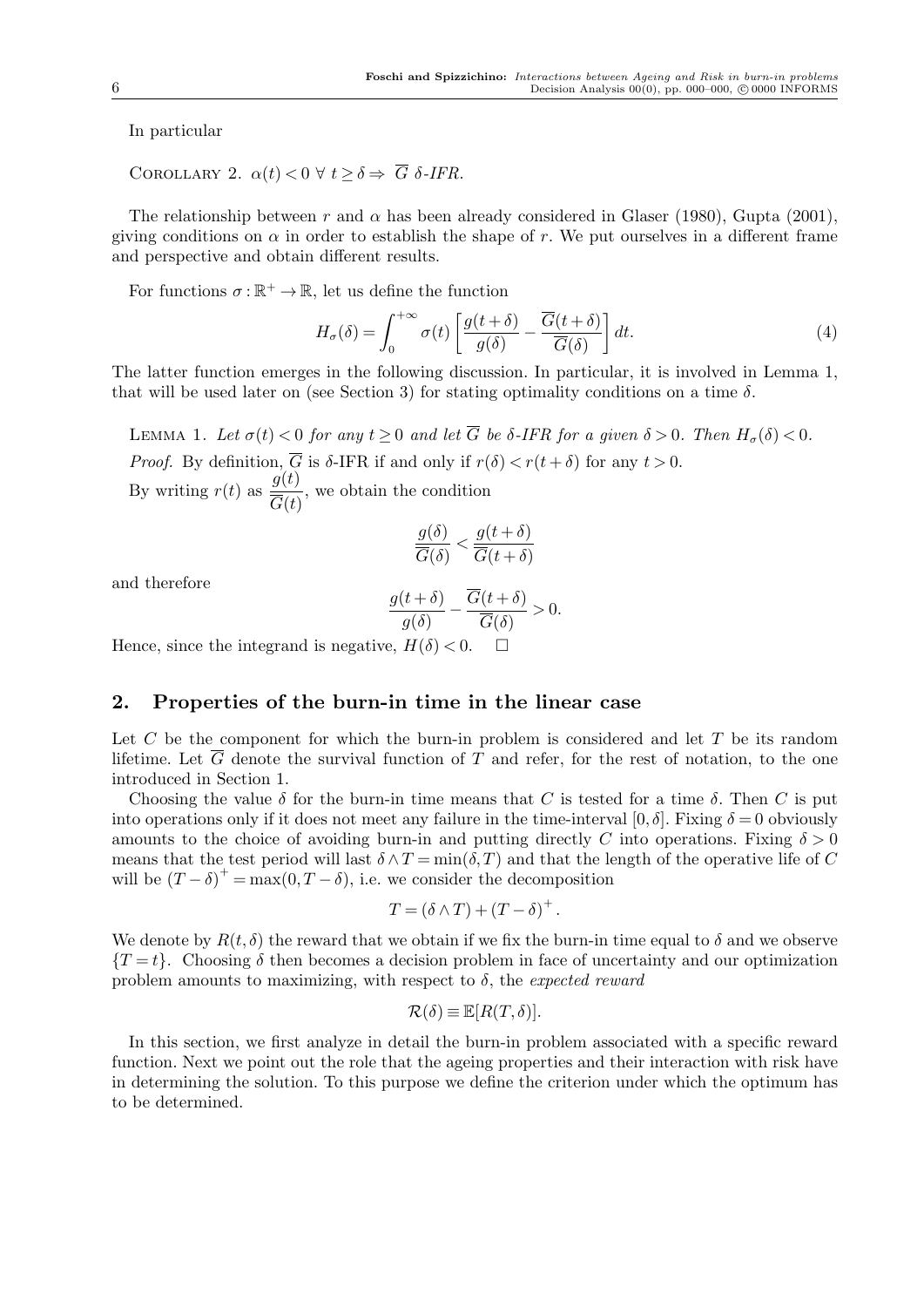DEFINITION 2. For a given reward function  $R(t, \delta)$  and a random variable *T*, the *optimal burn-in time*  $\delta^*$ , is the point of absolute maximum for  $\mathbb{E}[R(T,\delta)]$ , i.e. the point such that

$$
\mathbb{E}[R(T,\delta^*)] \ge \mathbb{E}[R(T,\delta)] \text{ for any } \delta \ge 0.
$$

In the following we limit our analysis to the case where *R* is of the form in Eq. (1), so that we have

$$
\mathcal{R}(\delta) = \tilde{k}\overline{G}(\delta) + kG(\delta) + \int_0^{+\infty} \rho(t)g(t+\delta)dt + c\delta\overline{G}(\delta) + c\int_0^{\delta} tg(t)dt.
$$
 (5)

In this section and in the next one, we separately treat the cases where the function  $\rho$  is linear (i.e.  $\rho(t) = \rho_0 t$ , for some  $\rho_0 > 0$ ) or non-linear.

In the latter case, special attention will be given to the assumption that  $\rho$  is concave or convex.

We aim now at finding the optimal burn-in time, under our reward function.

To this purpose, the following reasonable assumption, about the probability distribution of *T*, will be used as a technical hypothesis in the proof of Proposition 2 below.

**Assumption 1:** 
$$
\lim_{x \to \infty} xg(x) = 0
$$
.

When  $\rho$  is linear, let us consider the conditions

$$
\begin{cases}\nr(\delta) = \frac{\rho_0 - c}{k - \tilde{k}} \\
\alpha(\delta) > r(\delta)\n\end{cases} \tag{6}
$$

PROPOSITION 2. Let  $\rho$  be linear.  $\delta^* > 0$  is a locally optimal burn-in time if and only if it satisfies *the condition* (6)*.*

*Proof.* Maximizing the expected reward  $\mathcal{R}(\delta)$  with respect to  $\delta$  is equivalent to finding  $\delta > 0$ such that

$$
\begin{cases} \mathcal{R}'(\delta) = 0\\ \mathcal{R}''(\delta) < 0 \end{cases}
$$

As a first step, compute  $\mathcal{R}'(\delta)$ :

$$
\mathcal{R}'(\delta) = (k - \tilde{k})g(\delta) + \rho_0 \int_0^{+\infty} tg'(t + \delta)dt + c\overline{G}(\delta).
$$

By the linearity of  $\rho$ , implying  $\rho(0) = 0$ ,

$$
\int_0^{+\infty} t g'(t+\delta) dt = -\int_0^{+\infty} g(t+\delta) dt = -\overline{G}(\delta).
$$

Therefore,  $\delta$  satisfies  $\mathcal{R}'(\delta) = 0$  if and only if it satisfies

$$
r(\delta) = \frac{\rho_0 - c}{k - \tilde{k}}.\tag{7}
$$

Secondly, compute  $\mathcal{R}''(\delta)$ :

$$
\mathcal{R}''(\delta) = (\rho_0 - c)g(\delta) + (k - \tilde{k})g'(\delta).
$$

Hence  $\mathcal{R}''(\delta) < 0$  if and only if  $\alpha(\delta) > r(\delta)$ .  $\Box$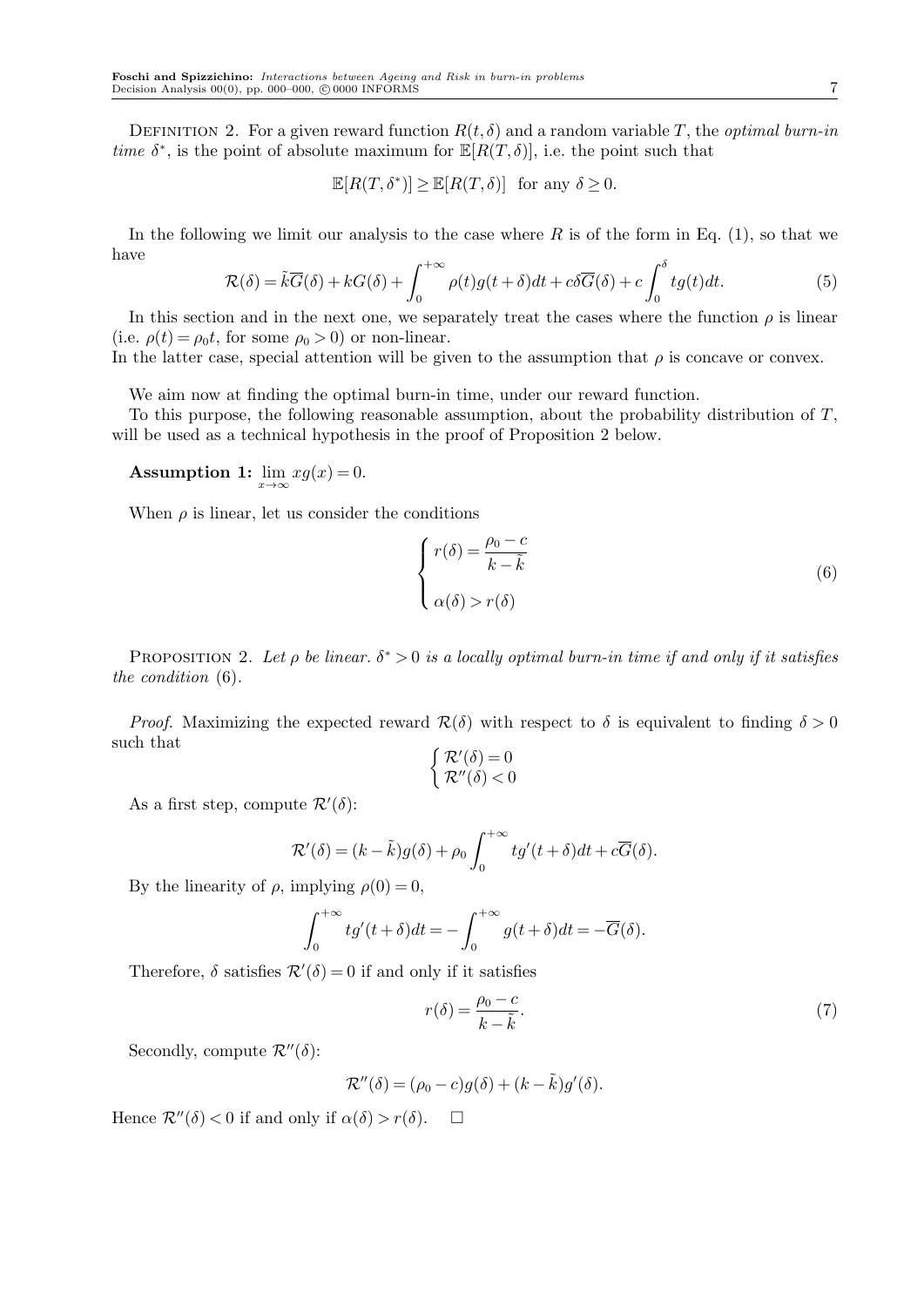We can now apply the topics of the previous section to analyze further aspects of the solution of the burn-in problem. More precisely, we combine Proposition 2 with the arguments presented in Section 1.

The need for burn-in naturally arises in the presence of bathtub-shaped distributions. More generally, we can consider distributions that are definitively IFR, that is  $\bar{\delta}$ -IFR for a certain  $\bar{\delta}$ . In this respect, we have the following

PROPOSITION 3. Let  $\delta^* > 0$  satisfy Eq. (7). If  $\rho$  is linear and  $\overline{G}$  is  $\overline{\delta}$ -IFR, then a necessary *condition for δ ∗ being an optimal burn-in time is*

 $\delta^* \in [0, \bar{\delta}).$ 

*Proof.* It follows from Proposition 2, by noticing that  $\delta^*$  satisfying Eq. (7) is a maximum point only if it falls where *r* is decreasing and therefore internally to the interval  $[0, \bar{\delta})$ .  $\square$ 

REMARK 6. Proposition 2, combined with Proposition 1, allows us to limit the search for the locally optimal points  $\delta^*$ 's to the regions where *r* is decreasing.

This fact leads us to the following conclusions. When  $\overline{G}$  is  $\overline{\delta}$ -IFR (and not necessarily bathtub), we have no information on the monotonicity character of  $r(\delta)$  for  $\delta \in [0, \bar{\delta})$ ; therefore the condition  $\delta^* \in [0, \bar{\delta})$  (obviously, combined with Eq. (7)) is only necessary for the optimality of  $\delta^*$ .

In the particular case of bathtub-shaped distributions,  $\delta^* < \bar{\delta}$  is a necessary and sufficient condition for the optimality of  $\delta^*$ .

In the even more particular case when  $\overline{G}$  is IFR, the only admissible optimal burn-in time is  $\delta^* = 0$ . Notice that the restriction for the optimal burn-in time to fall within the regions where *r* is decreasing here follows formally from the assumption that  $\rho$  is linear. We point out, as a matter of fact, that such a restriction is not automatic in general, even if it may appear obvious from an intuitive view-point.

We highlight however that strictly positive optimal burn-in times can be found out of the definitively IFR case. In such cases, we can find even more explicit conditions for optimality. In this respect, Theorem 1 below puts us in a position to obtain more transparent conditions than those given by Proposition 2.

The link between Proposition 2 and Theorem 1 is given by the following Proposition 4.

PROPOSITION 4. Let  $\rho$  be linear and  $\overline{G}$  be  $\overline{\delta}$ -DFR. Then  $\mathcal{R}''(\delta) < 0$  for any  $\delta > \overline{\delta}$ .

*Proof.* By Proposition 1 and its Corollary 1,  $\overline{G}$   $\overline{\delta}$ -DFR implies  $r(\delta) < \alpha(\delta)$  for any  $\delta \geq \overline{\delta}$ , that, in the linear case, is an equivalent condition to  $\mathcal{R}''(\delta) < 0$  for any  $\delta > \overline{\delta}$ .

The following theorem provides sufficient ageing conditions for the optimality of a burn-in time.

THEOREM 1. Let  $\rho$  be linear. If  $\delta^* > 0$  exists such that

• 
$$
r(\delta^*) = \frac{\rho_0 - c}{k - \tilde{k}},
$$

 $\bullet$   $\overline{G}$  *is*  $\delta^*$ -DFR,

*then*  $\delta^*$  *is a locally optimal burn-in time. Furthermore, no locally optimal times fall in*  $(\delta^*, +\infty)$ *.*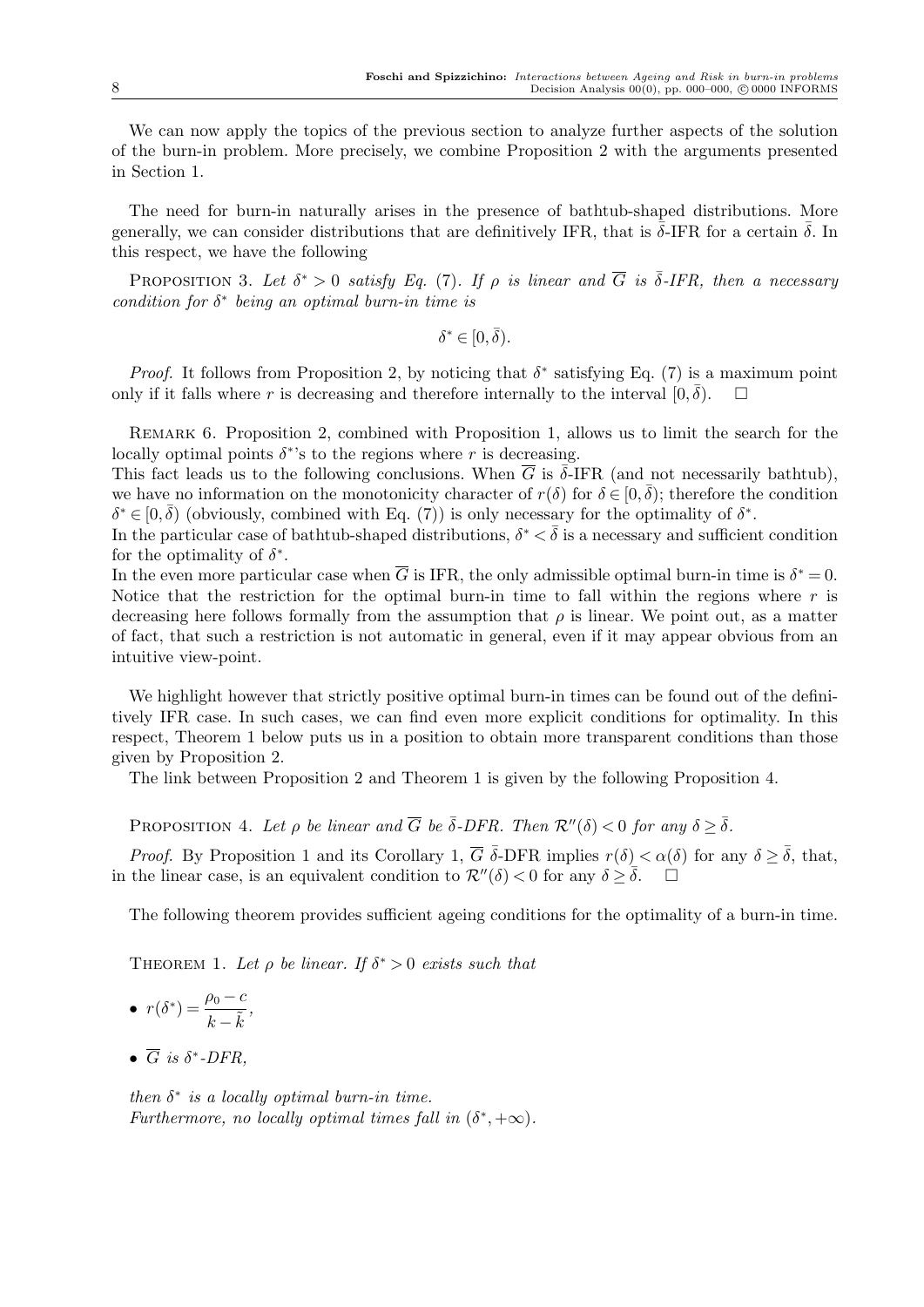*Proof.* The first part straightly follows from Propositions 2 and 4. Since in  $(\delta^*, +\infty)$  *r* is decreasing, for  $\delta \in (\delta^*, +\infty)$   $r(\delta) < r(\delta^*) = \frac{\rho_0 - c}{\delta}$  $\frac{\mu_0 - \bar{\epsilon}}{k - \bar{k}}$  and therefore the equality  $r(\delta) = \frac{\rho_0 - c}{\tilde{\sigma}}$  $\frac{\mu_0 - \sigma}{k - \tilde{k}}$  is no more satisfied.  $\Box$ 

REMARK 7. It can be of general interest finding the conditions for a value  $\delta > 0$  to perform better than 0, as a possible a burn-in time, i.e.  $\mathcal{R}(\delta) > \mathcal{R}(0)$ . In view of Eq. (5), such inequality is equivalent to

$$
(k - \tilde{k})G(\delta) + \int_0^{+\infty} \rho(t)[g(t + \delta) - g(t)]dt + c\left[\delta \overline{G}(\delta) + \int_0^{\delta} tg(t)dt\right] > 0.
$$

Along the whole paper, we neglect to consider situations where the optimal burn-in time may be zero. In fact, such an optimum cannot be detected by checking (6) (or (11) below), in that *R* is not differentiable in  $\delta = 0$ . Hence, once we found  $\delta^* \in (0, +\infty)$  by means of the conditions (6), in order to have that  $\delta^*$  is the point of optimum, still we have to check that  $\mathcal{R}(\delta^*) > \mathcal{R}(0)$ . If such a *δ* satisfying (6) does not exist, we can put  $δ^* = 0$ .

To sum up, we showed how ageing properties of  $\overline{G}$  and the form of the reward function interact in determining the value of the optimal burn-in time. In particular, Theorem 1 tells us that the DFR property of  $\overline{G}_\delta$ , in order to be a sufficient condition for  $\delta$  being the optimum burn-in time, must be satisfied concurrently with the condition

$$
r\left(\delta\right) = \frac{\rho_0 - c}{k - \widetilde{k}},
$$

which involves  $\rho_0$  and the cost parameters  $\hat{k}, k, c$ .

#### **2.1. Discussion and figures**

Here we want to illustrate more in detail how both ageing properties of  $\overline{G}$  and the form of *R* (that, in the present linear case, is completely determined by fixing  $\rho_0$ ,  $\tilde{k}$ ,  $k$ , c) influence the position of the optimal burn-in time.

Preliminarily, in order to display the graph of  $\mathcal{R}(\delta)$ , we have to suitably choose the cost parameters  $k, k, c$ . In their choice, some constrains must be respected. First of all, the expected reward must be greater than zero at least for some value *δ*. It is obvious in fact that, if *R* were everywhere negative, it would not be convenient even to start producing a certain item. A sufficient condition for

$$
\exists \delta \ge 0 \text{ s.t. } \mathcal{R}(\delta) > 0,\tag{8}
$$

is

$$
\mathcal{R}(0) > 0, \quad \text{i.e.} \quad \tilde{k} > -\mathbb{E}[\rho(T)].
$$

Notice that the latter condition is much easier to be checked than (8). In particular, for  $\rho$  linear, it further simplifies in

$$
\tilde{k} > -\rho_0 \mathbb{E}[T].
$$

In order to solve a system with three unknowns, (at least) three constrains are of course needed. Therefore, in order to determine *k* and *c*, we rely on the following two conditions:

1. (7) admits solution for some 
$$
\delta > 0
$$
;  
2.  $k > \tilde{k} + \frac{\rho - c}{g(0)}$ .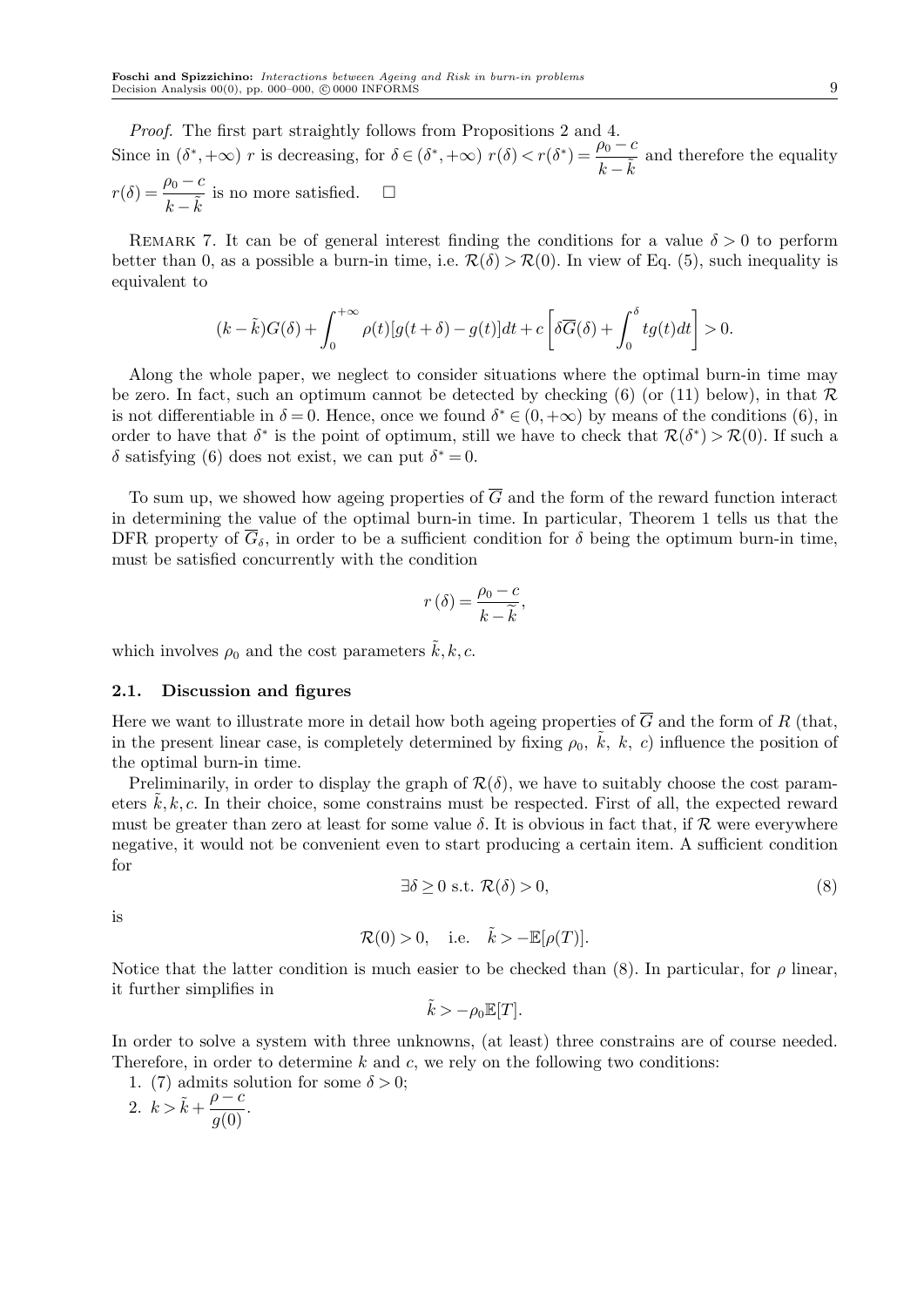The latter condition is derived from  $\mathcal{R}'(0) > 0$ . In fact, in the linear case, it can be shown that, if *R* is decreasing in 0, the burn-in will not take place at all. A more formal statement and a related proof can be found in (Foschi 2011, Proposition 1). Therefore, we must reject all the couples  $(k, c)$ yielding  $\mathcal{R}'(0) < 0$ . Hence, the admissible values for  $(k, c)$  are given by the inequality

$$
k > \tilde{k} + \frac{\rho - c}{g(0)}.
$$

In Fig. 1, we show how the choice of the cost parameters affects the shape of  $\mathcal{R}$ , by focusing in particular on the consequences of choosing "non-admissible" triples. At this purpose, we compare the functions  $R$  corresponding to the following cost parameters:

- *•* ( ˜*k, k, c*) = (*−*0*.*2*,−*0*.*03*,−*0*.*0036) (in red),
- *•* ( ˜*k, k, c*) = (*−*0*.*15*,−*0*.*003*,−*0*.*05) (in green),
- *•* ( ˜*k, k, c*) = (*−*0*.*2*,−*0*.*1*,−*0*.*005) (in blue).

Following the statement of Theorem 1, we fix the DFR distribution function

$$
G(t) = 1 - pe^{-\lambda_1 t} - (1 - p)e^{-\lambda_2 t},
$$

with  $p = 0.3$ ,  $\lambda_1 = 5$ ,  $\lambda_2 = 15$ , and  $\rho(t) = 2t$ .

The choice of a DFR distribution allows us to better point out the onset of local maxima, since for such distributions we have more usable conditions for determining them.

#### **Figure 1 Comparison among expected rewards associated with same DFR** *G* **and linear** *ρ* **and different cost parameters**



The first triple is the only admissible one, that is the only one satisfying all the three constrains provided above. In fact, the red curve is the only one admitting a maximum point different from 0, namely  $\delta^* = 0.01$ . The other curves admit no local maxima; therefore the associated optimal burn-in time is  $\delta^* = 0$ .

The green curve is the one staying for the longest time above 0, i.e. the associated cost structure allows a non-optimal, but positive, reward also on the right of  $\delta^* = 0$ . Such a longer positiveness allows a greater margin of error than in the other cases. The green curve in fact corresponds to the greatest value for the parameter *k*, which has the meaning of asymptotic expected reward.

We also notice that we cut the burn-in time axis at  $\delta = 1$ . At that point R starts to be in a good approximation constant, since the survival probability of the item is  $\overline{G}(1) = 0.002$ .

In Fig. 2, we consider the triple giving a maximum in the previous figure,  $(\tilde{k}, k, c)$  = (*−*0*.*2*,−*0*.*03*,−*0*.*0036), and compare the expected rewards associated with different distributions *G* with a same mean value  $\mathbb{E}(T) = \frac{8}{75}$ , but different ageing properties: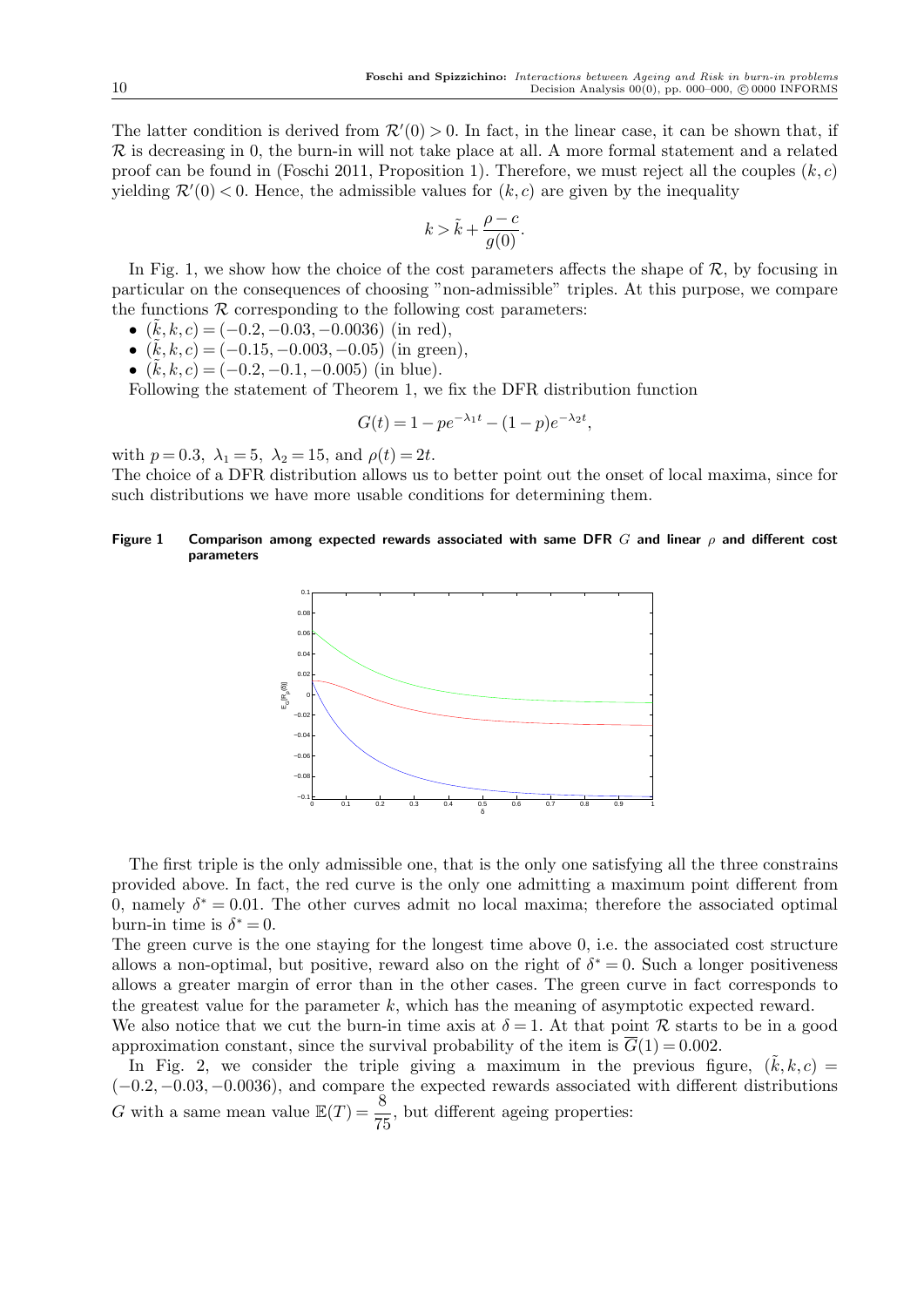a) 
$$
G(\delta) = \frac{\beta^{\alpha}}{\Gamma(\alpha)} \int_0^{\delta} x^{\alpha-1} e^{-\beta x} dx
$$
 (in red),

b) 
$$
G(\delta) = 1 - pe^{-\lambda_1 \delta} - (1 - p)e^{-\lambda_2 \delta}
$$
 (in green),

- c)  $G(\delta) = 1 e^{-\lambda \delta}$  (in blue);
- a) is a Gamma, that, for  $\alpha > 1$ , is IFR;
- b) is a mixture of exponential distributions, that is DFR;
- c) is an exponential, having constant failure rate, therefore no ageing.

We choose the parameters  $\alpha = 2$ , in order to make the gamma distribution IFR,  $\lambda_1 = 5$ ,  $\lambda_2 = 15$ ,  $p = 0.3$ ; since we want the three distributions to have a same mean, the remaining parameters are determined as

$$
\lambda = \frac{\lambda_1 \lambda_2}{\lambda_1 (1 - p) + p \lambda_2}, \quad \beta = \alpha \lambda.
$$

#### **Figure 2 Comparison among expected rewards associated with a same linear** *ρ* **and different** *G***'s**



The three expected rewards take about the same value in  $\delta = 0$ . Coherently with Theorem 1, the following happens:

- for *G* exponential,  $\mathcal R$  is strictly decreasing;
- *•* for *G* DFR, *R* admits a maximum point greater than 0;
- *•* for *G* IFR, we observe a minimum.

The last point is coherent with Remark 6, for which, since  $\rho$  is linear and *G* is IFR (i.e.  $\bar{\delta}$ -IFR with  $\bar{\delta} = 0$ , the optimal burn-in time has to fall in  $[0, \bar{\delta})$ .

## **3. Extension to the non-linear case**

As we have seen in the previous section, the analysis of optimality of burn-in is, mathematically, rather tractable in the case when the function  $\rho$  is linear. The present section is devoted to the case when  $\rho$  is not linear. In such a case we can still obtain, along the same line, some results, even if weaker than those valid for the linear case. Special cases of interest are met when *ρ* is concave or convex.

In view of our results, it will be convenient to assume the following conditions, that are completely justified from a modeling point of view.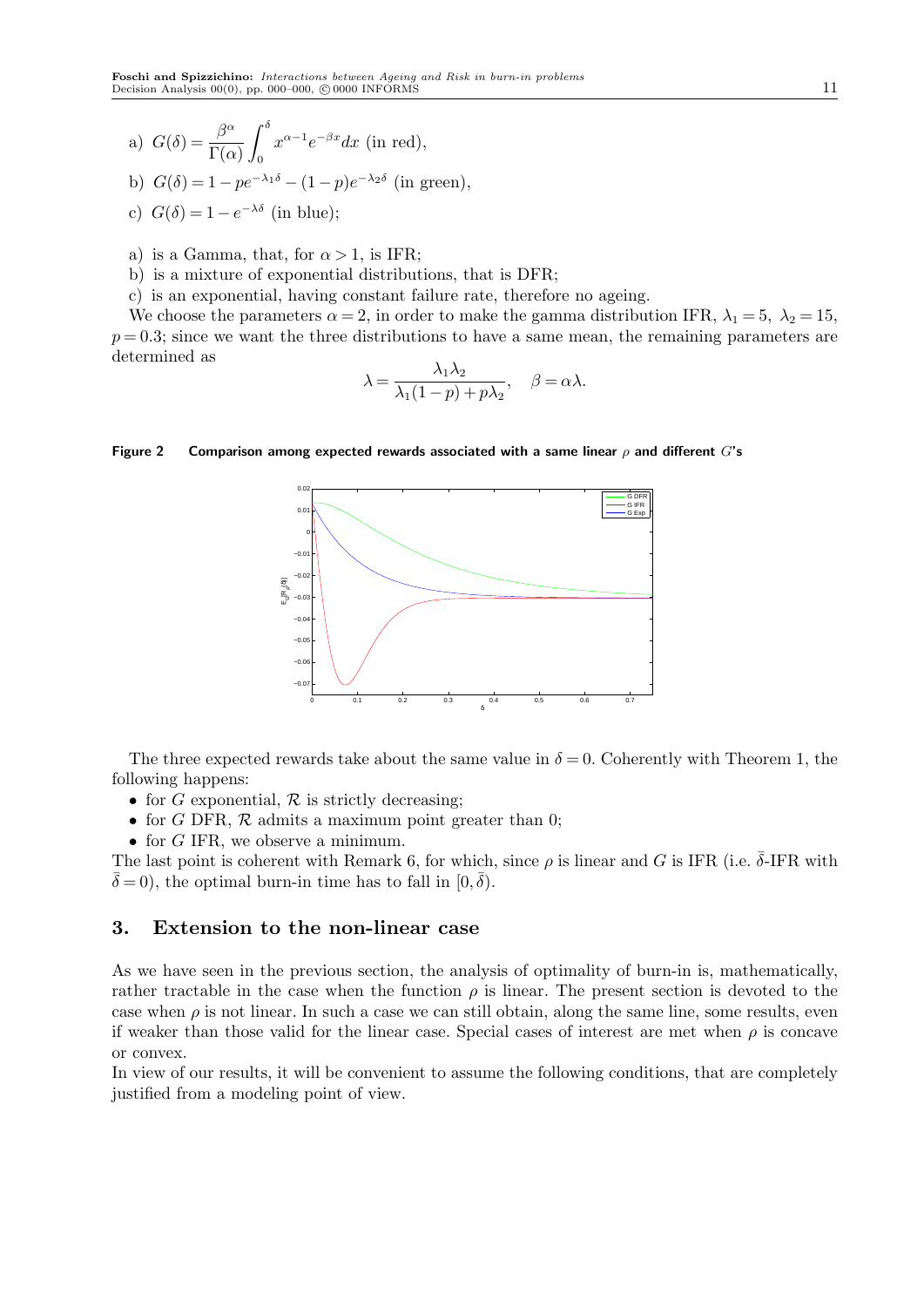- **Assumption 2:**  $\rho(0) = 0$ ;
- **Assumption 3:**  $\lim_{x\to\infty} \rho''(x) = 0$ .

Proposition 5. *ρ concave implies Assumption 3.*

*Proof.* Since  $\rho$  is a reward function,  $\rho'(x) \geq 0$  for any *x*, but, since  $\rho$  is concave, one must also have  $\rho'(x)$  decreasing for any *x*. This implies  $\lim_{x \to +\infty} \rho'(x) = b \ge 0$ , that, on its turn, implies  $\lim_{x \to +\infty} \rho''(x) = 0.$   $\Box$ 

We are also interested in some analytical consequences of Assumption 3 (see Eq.'s (9) and (10)), that are needed as technical hypotheses in the proof of the Theorem 2 below.

Proposition 6. *Assumption 3 implies*

$$
\lim_{x \to \infty} \rho(x)g(x) = 0. \tag{9}
$$

*Assumptions 1 and 3 imply*

$$
\lim_{x \to \infty} \rho'(x)\overline{G}(x) = 0. \tag{10}
$$

*Proof.* From Assumption 3, it follows that  $\rho(x)$  is asymptotically linear, i.e., for *x* going to infinity,  $\rho(x) \approx ax$ , for some  $a > 0$  (we can write  $\lim_{x \to +\infty} \rho(x) = \lim_{x \to +\infty} ax$ ). Thus  $\lim_{x \to +\infty} \rho'(x) = a$  and it straightly follows that

$$
\lim_{x \to +\infty} \rho'(x)\overline{G}(x) = 0.
$$

Again by Assumption 3 and in view of Assumption 1, we also obtain

$$
\lim_{x \to +\infty} \rho(x)g(x) = \lim_{x \to +\infty} axg(x) = 0.
$$

 $\Box$ 

Theorem 2 below provides us with a criterion for determining locally optimal burn-in times when  $\rho$  is not linear.

Once we found such locally optimal points, the global maximum can be found by means of the standard procedure, i.e. we compare the values taken by the expected reward  $R(\delta)$  in the formerly detected points and choose the value  $\delta$  yielding the greatest value of  $R(\delta)$ .

Thus, like Proposition 2, the following result (Theorem 2) gives a sufficient and necessary condition for locally optimal points and only provides a necessary condition for *δ <sup>∗</sup>* being the global optimum.

Conditions (6), that hold in the linear case, can be extended to the non-linear case in the following way:

$$
\begin{cases}\nr(\delta) = \frac{\mathbb{E}[\rho'(T-\delta)|T>\delta]-c}{k-\tilde{k}} \\
\alpha(\delta) > r(\delta) + K(\delta)\n\end{cases} (11)
$$

where

$$
K(\delta) = K_{\rho}(\delta) = \frac{H_{\rho''}(\delta)}{k - \tilde{k}},
$$

i.e.

$$
K(\delta) = \frac{\int_0^{+\infty} \rho''(t) \left[ \frac{g(t+\delta)}{g(\delta)} - \frac{\overline{G}(t+\delta)}{\overline{G}(\delta)} \right] dt}{k - \tilde{k}}.
$$
\n(12)

We can, at this point, generalize Proposition 2 as follows.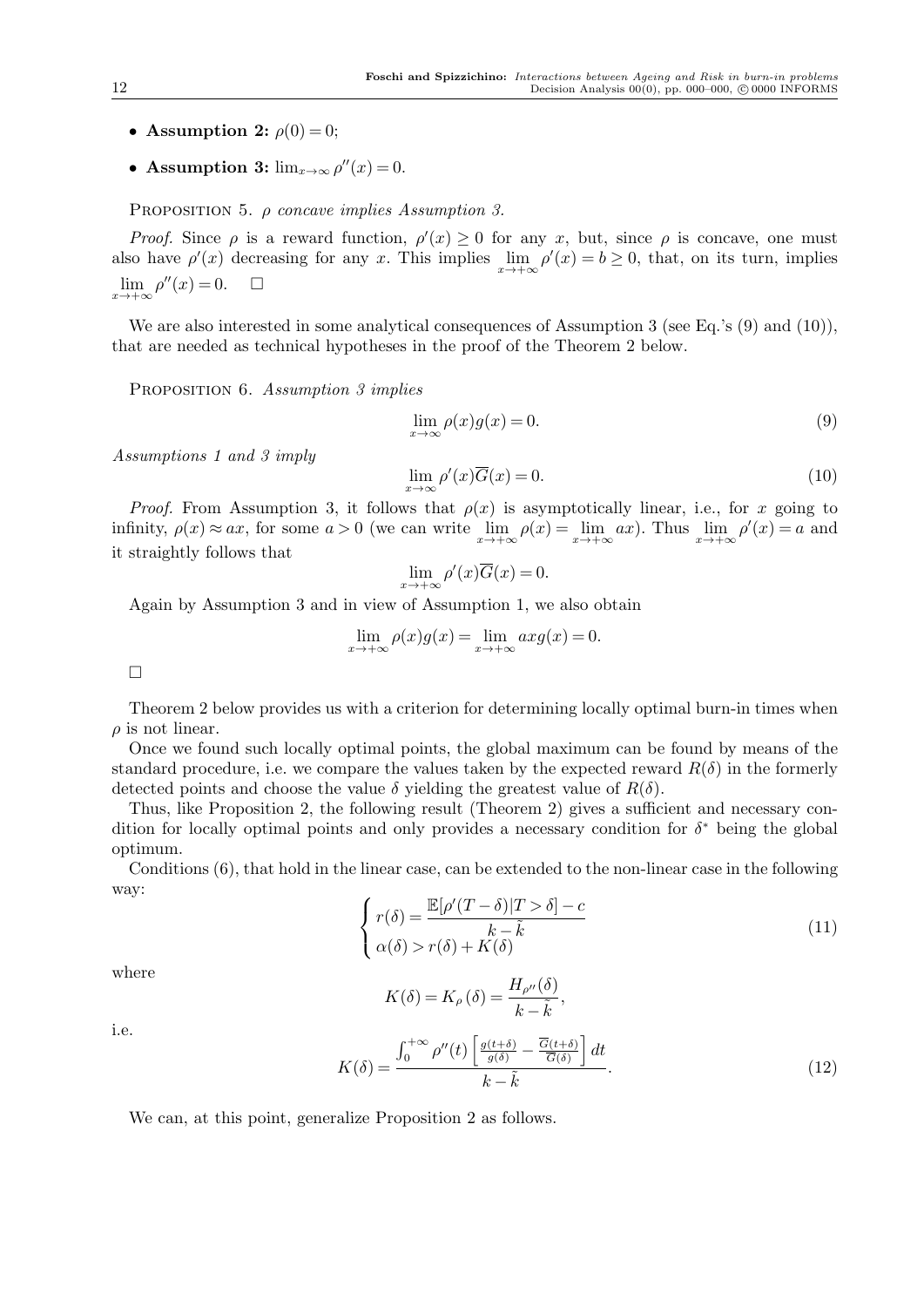THEOREM 2.  $\delta^* > 0$  *is a locally optimal burn-in time if and only if it satisfies* (11).

*Proof.* Maximizing the expected reward  $\mathcal{R}(\delta)$  is equivalent to finding the value  $\delta \geq 0$  that satisfies the conditions

$$
\left\{ \begin{array}{l} \mathcal{R}'(\delta) = 0 \\ \mathcal{R}''(\delta) < 0 \end{array} \right.
$$

Compute  $\mathcal{R}'(\delta)$ :

$$
\mathcal{R}'(\delta) = (k - \tilde{k})g(\delta) + \int_0^{+\infty} \rho(t)g'(t + \delta)dt + c\overline{G}(\delta).
$$

Integrating by parts,

$$
\int_0^{+\infty} \rho(t)g'(t+\delta)dt = [\rho(t)g(t+\delta)]_0^{+\infty} - \int_0^{+\infty} \rho'(t)g(t+\delta)dt.
$$

On its turn, the right-hand integral can be expressed both as

$$
\int_0^{+\infty} \rho'(t)g(t+\delta)dt = \mathbb{E}[\rho'(T-\delta)|T>\delta]\overline{G}(\delta)
$$

or, by integrating by parts a second time,

$$
\int_0^{+\infty} \rho'(t)g(t+\delta)dt = [\rho'(t)\overline{G}(t+\delta)]_0^{+\infty} - \int_0^{+\infty} \rho''(t)\overline{G}(t+\delta)dt.
$$

Therefore

$$
\int_0^{+\infty} \rho(t)g'(t+\delta)dt = -\mathbb{E}[\rho'(T-\delta)|T>\delta]\overline{G}(\delta) = -\rho'(0)\overline{G}(\delta) - \int_0^{+\infty} \rho''(t)\overline{G}(t+\delta)dt.
$$

 $\mathcal{R}'(\delta) = 0$  is thus equivalent to

$$
(k - \tilde{k})r(\delta) - \int_0^{+\infty} \rho''(t) \frac{\overline{G}(t + \delta)}{\overline{G}(\delta)} dt - \rho'(0) + c = 0,
$$

that is

$$
r(\delta) = \frac{\mathbb{E}[\rho'(T-\delta)|T>\delta]-c}{k-\tilde{k}}.\tag{13}
$$

Secondly, compute  $\mathcal{R}^{\prime\prime}(\delta)$ :

$$
\mathcal{R}''(\delta) = (\rho'(0) - c)g(\delta) + (k - \tilde{k})g'(\delta) + \int_0^{+\infty} \rho''(t)g(t + \delta)dt.
$$

 $\mathcal{R}''(\delta)$  < 0 if and only if

$$
\alpha(\delta) > \frac{\displaystyle \int_0^{+\infty} \rho''(t)\frac{g(t+\delta)}{g(\delta)}dt + \rho'(0) - c}{k - \tilde{k}},
$$

that is

$$
\alpha(\delta) > r(\delta) + K(\delta),\tag{14}
$$

with *K* defined in (12).  $\square$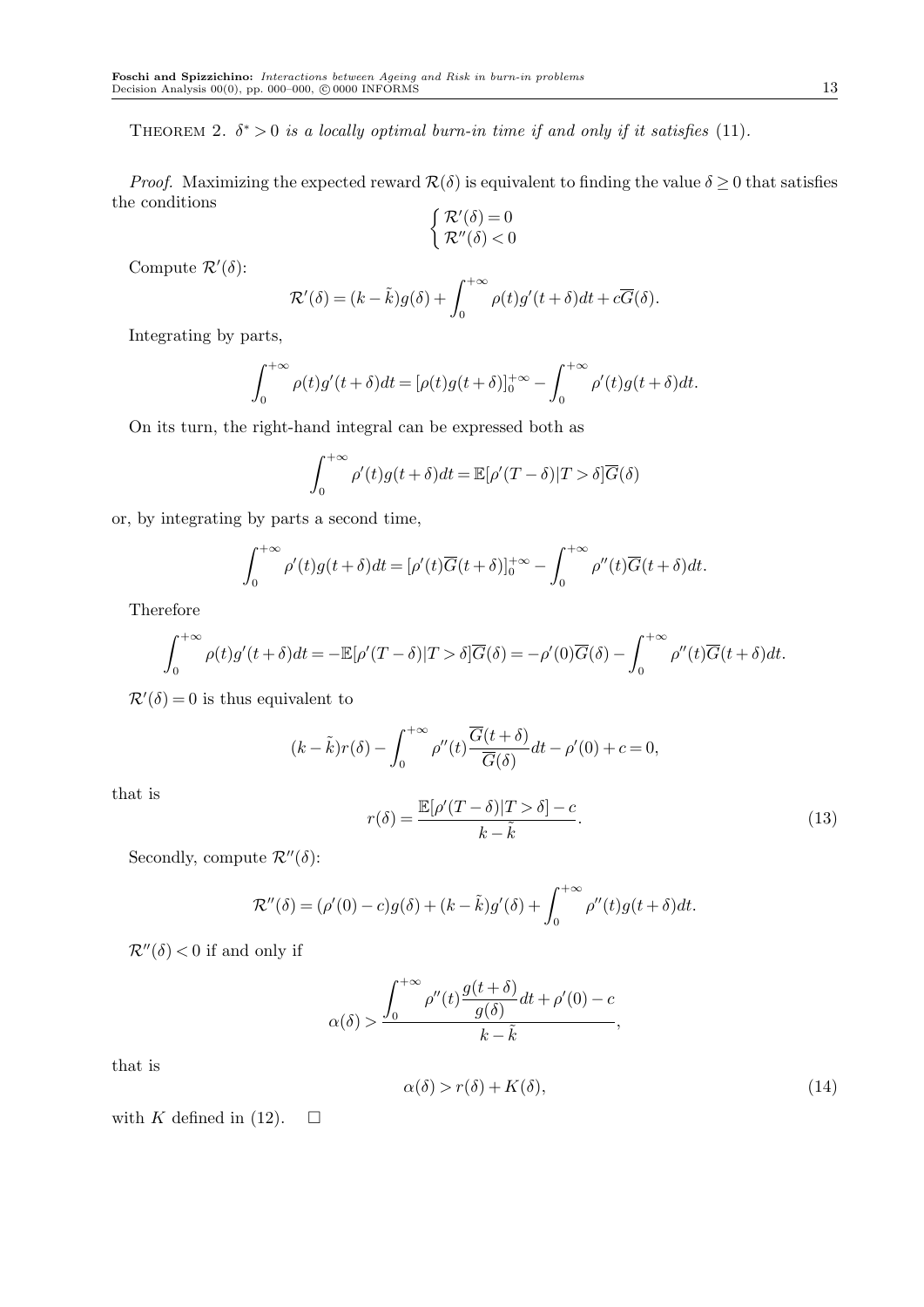We point out that Proposition 2 could have been simply obtained as a particular case of Theorem 2. On the other hand, the linear case may be used as reference point for the development of the other cases. Then we preferred to treat it first and to provide an independent proof.

A further particular instance of relevance of Theorem 2 is the one when  $\overline{G}$  has no ageing. In this case, the optimal solution is independent of *ρ*.

COROLLARY 3. Let  $\overline{G}$  be exponential. Then  $\delta^* = 0$ .

*Proof.* Let  $\overline{G}(\delta) = e^{-\lambda \delta}$ , for some  $\lambda > 0$ . Then  $K(\delta) = 0$  and Eq. (14) reduces to  $\alpha(\delta) > r(\delta)$ , as in the linear case. This last inequality is never satisfied, since, for any  $\delta > 0$ ,

$$
\alpha(\delta) = r(\delta) = \lambda.
$$

Moreover, being *r* constant, two situations are possible:

• *r* satisfies Eq. (13) for any  $\delta$ , in which case, the whole half-line is a set of locally extremal points for  $R$  getting the same value for  $R$ ;

*• r* never satisfies Eq. (13), in which case, the optimum does not exist. In both the cases, we get  $\delta^* = 0$ .  $\Box$ 

The following lemma allows us to obtain some links between asymptotic ageing properties and the position of the optimal burn-in time, depending on the shape of  $\rho$  being concave or convex.

**LEMMA 2.** Let *ρ* be concave and  $\overline{G}$  δ-IFR (or *ρ* convex and  $\overline{G}$  δ-DFR) for some δ. Then  $K(δ) < 0$ . *Let ρ be concave and*  $\overline{G}$  *δ-DFR* (*or ρ convex and*  $\overline{G}$  *δ-IFR*) for *some δ. Then*  $K(\delta) > 0$ *.* 

*Proof.* Notice that  $k - \tilde{k} > 0$  is a constant and that  $\rho$  being concave implies  $\rho''(t) < 0$  for any *t*. Since  $K_{\rho}(\delta) = \frac{H_{\rho''}(\delta)}{I_{\rho''}(\delta)}$  $\frac{P_{P} \cdot (0)}{k - \tilde{k}}$ , we are in the hypotheses of Lemma 1 and the thesis follows.

The proof of the other cases follows an analogous reasoning.  $\Box$ 

In the case when  $\rho$  is convex, we obtain the following results, that, along the line of the ones holding in the linear case, are distinct for  $\delta$ -IFR and  $\delta$ -DFR distributions.

PROPOSITION 7. Let  $\delta^* > 0$  satisfy Eq. (13). If  $\rho$  is convex and  $\overline{G}$  is  $\overline{\delta}$ -IFR, then a necessary *condition for δ ∗ being an optimal burn-in time is*

$$
\delta^* \in [0, \bar{\delta}).
$$

*Proof.* It follows from Theorem 2, by noticing that  $\delta^*$  satisfying Eq. (13) is a maximum point only if it also satisfies Eq. (14). But, on one hand, by Corollary 1,  $\overline{G}$   $\overline{\delta}$ -IFR implies  $\alpha(\delta) < r(\delta)$  for any  $\delta$  *>*  $\bar{\delta}$ ; on the other hand, by Lemma 2, for any  $\delta$  *>*  $\bar{\delta}$ ,  $K(\delta)$  *>* 0. Hence, since  $\rho$  convex and  $\bar{G}$  $\overline{\delta}$ -IFR imply  $\alpha(\delta) < r(\delta) + K(\delta)$  for any  $\delta \geq \overline{\delta}$ , Eq. (14) can be satisfied only in the interval  $[0, \overline{\delta})$ .  $\Box$ 

The following theorem considers the case when  $\overline{G}$  is  $\overline{\delta}$ -DFR. Notice that, in this case, it provides a sufficient condition for the optimality of  $\delta^*$ .

THEOREM 3. Let  $\rho$  be convex and  $\overline{G}$  be  $\delta$ -DFR for some  $\delta$ . The condition

$$
r(\delta^*) = \frac{\mathbb{E}[\rho'(T - \delta^*)|T > \delta^*] - c}{k - \tilde{k}},\tag{15}
$$

*for some*  $\delta^* \geq \delta$ *, implies that*  $\delta^*$  *is a locally optimal burn-in time.*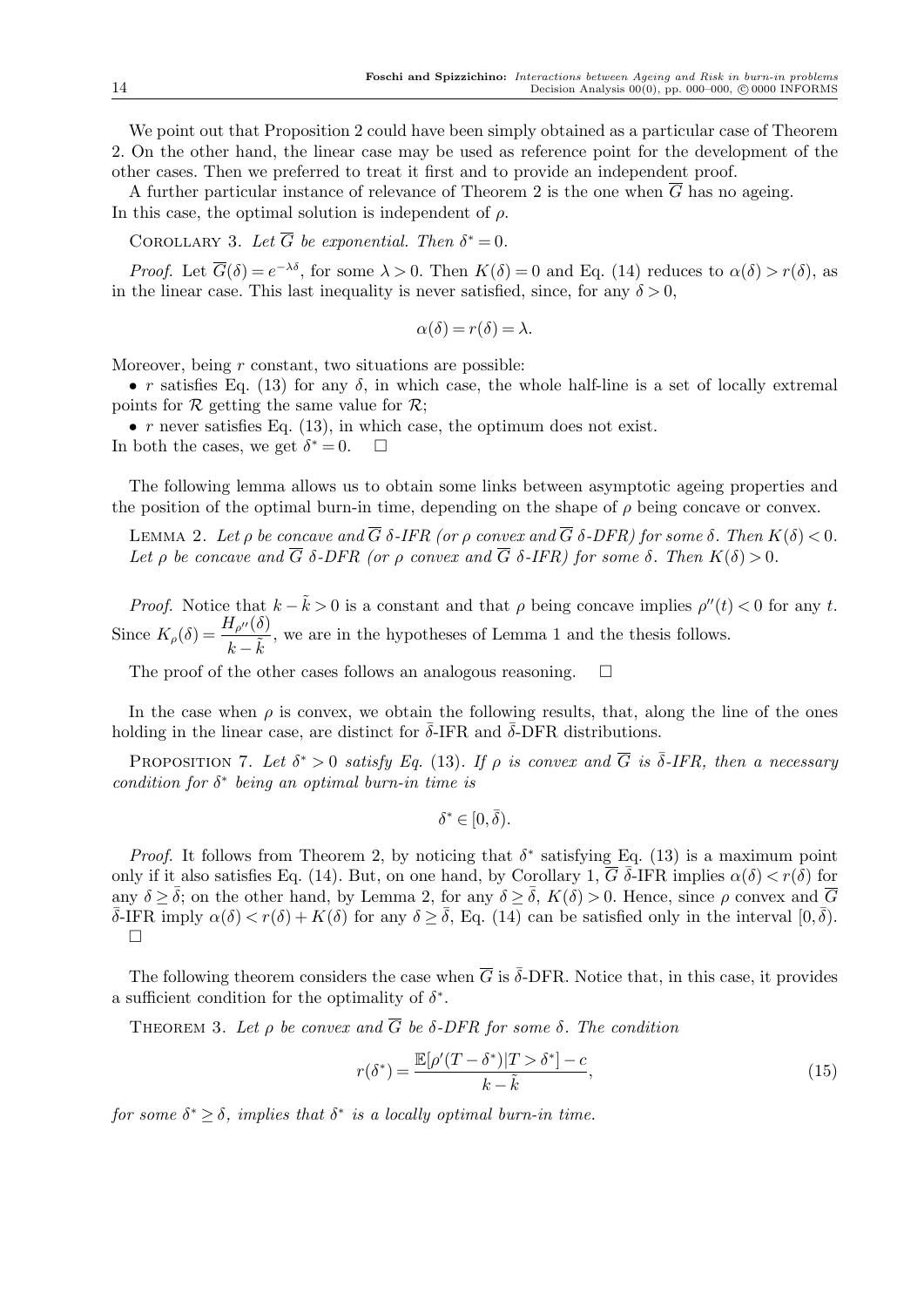*Proof.* Since  $\overline{G}$  is  $\delta$ -DFR, it follows that  $\alpha(t) > r(t)$  for any  $t > \delta$ . The further assumption of convexity of  $\rho$  implies that, for any  $t > \delta$ ,  $K(t) < 0$ . Hence, we have  $\alpha(t) > r(t) + K(t)$  for any  $t > \delta$ . The thesis follows by Theorem 2.  $\Box$ 

As to the concave case, we will discuss in the following remark the ageing situations that may occur.

To this purpose we define the two sets *D* and *I* as follows:

$$
\mathcal{D} := \{ \delta > 0 \mid \overline{G} \, \, \delta\text{-DFR} \}
$$

and define  $\widehat{\delta}$  by

 $\widehat{\delta} := \inf \mathcal{D}$ 

with  $\widehat{\delta} = \infty$  if  $\mathcal{D} = \emptyset$ ;

$$
\mathcal{I}\,{:=}\,\{\delta\,{>}\,0\,\,|\,\,\overline{G}\,\,\delta\text{-IFR}\}
$$

and

 $\bar{\delta}$  := inf  $\tau$ 

with  $\bar{\delta} = \infty$  if  $\mathcal{I} = \emptyset$ .

The condition  $\mathcal{D} = \emptyset$  occurs when a  $\delta'$  exists such that  $\overline{G}$  is  $\delta$ -IFR or when, for any  $t_0 > 0$ , a  $\delta' > t_0$  exists such that  $r'(\delta') = 0$ , i.e. when *r* changes its monotonicity infinitely many times and therefore, for any *δ*, *G* is neither *δ*-IFR nor *δ*-DFR.

We notice that at least one between the two sets  $\mathcal D$  and  $\mathcal I$  must be empty.

REMARK 8. Consider the conditions  $\alpha(\delta) > r(\delta)$  and  $\alpha(\delta) > r(\delta) + K(\delta)$ , respectively appearing in the statements of Proposition 2 and Theorem 2. These are only point-wise conditions and, as such, they do not imply that  $\mathcal{D} \neq \emptyset$  (which is, actually, a global condition). In this respect, one might guess that *δ <sup>∗</sup>* being a locally optimal burn-in time implies, in any case, at least some local condition on the monotonicity-like behaviour of the hazard rate  $r(t)$  at  $\delta^*$ .

In the non-linear case, this guess is not necessarily correct. Let us come back in fact to Theorem 2. The condition required to have a point of optimum in  $\delta^*$  is  $\alpha(\delta^*) > r(\delta^*) + K(\delta^*)$ . To fix the ideas, let us assume  $\rho$  to be concave.

If we have  $r'(\delta^*) > 0$ , Proposition 1 implies  $\alpha(\delta^*) < r(\delta^*)$  and therefore, for  $\alpha(\delta^*) > r(\delta^*) + K(\delta^*)$ being satisfied, it is necessary that  $K(\delta^*)$  < 0. On its turn, the last condition implies, by Lemma 2, that *r* cannot be everywhere increasing; in particular a time  $s > 0$  exists, such that  $r'(s + \delta^*) < 0$ . This means that somewhere in the region  $(\delta^*, +\infty)$ , *r* must change its monotonicity character at least once, that is, the following alternatives may occur:

- $\overline{G}$  is  $\delta$ -DFR, for some  $\delta \geq s + \delta^*$  (i.e.  $\mathcal{D} \neq \emptyset$  and  $\mathcal{I} = \emptyset$ );
- $\overline{G}$  is  $\delta_0$ -IFR, for some  $\delta_0 > s + \delta^*$  (i.e.  $\mathcal{D} = \emptyset$  and  $\mathcal{I} \neq \emptyset$ );
- *r'* changes its sign infinitely many times (i.e.  $\mathcal{D} = \mathcal{I} = \emptyset$ ).

If instead we have  $r'(\delta^*)$  < 0, Proposition 1 implies  $\alpha(\delta^*) > r(\delta^*)$  and therefore  $\alpha(\delta^*) > r(\delta^*) + K(\delta^*)$ is implied by  $K(\delta^*)$  < 0. On its turn, this last condition is implied by  $\overline{G}$  being  $\delta$ -IFR, for some  $\delta \leq \delta^*$ , in contradiction with the hypothesis  $r'(\delta^*)$  < 0. A weaker ageing condition on  $\overline{G}$ , consistent with  $r'(\delta^*) < 0$ , is  $\overline{G}$  being  $(s + \delta^*)$ -IFR, for any  $s > 0$ ; it implies  $K(\delta^* + s) < 0$  for any  $s > 0$  and hence, by *K*'s continuity,  $K(\delta^*)$  < 0. Therefore, when  $r'(\delta^*)$  < 0, the following situations may arise:

- $\overline{G}$  is  $\delta$ -DFR, for some  $\delta \leq \delta^*$ ;
- $\overline{G}$  is  $(s + \delta^*)$ -IFR, for any  $s > 0$ ;
- *• r ′* changes its sign infinitely many times.

Let us come back to the guess that  $\delta^*$  being a locally optimal burn-in time implies some ageing condition on *G*. On the basis of the above arguments, we can conclude that this guess in not correct. In fact the existence of an optimum does not univocally imply a monotonicity condition on *r*, rather a series of different alternatives is possible.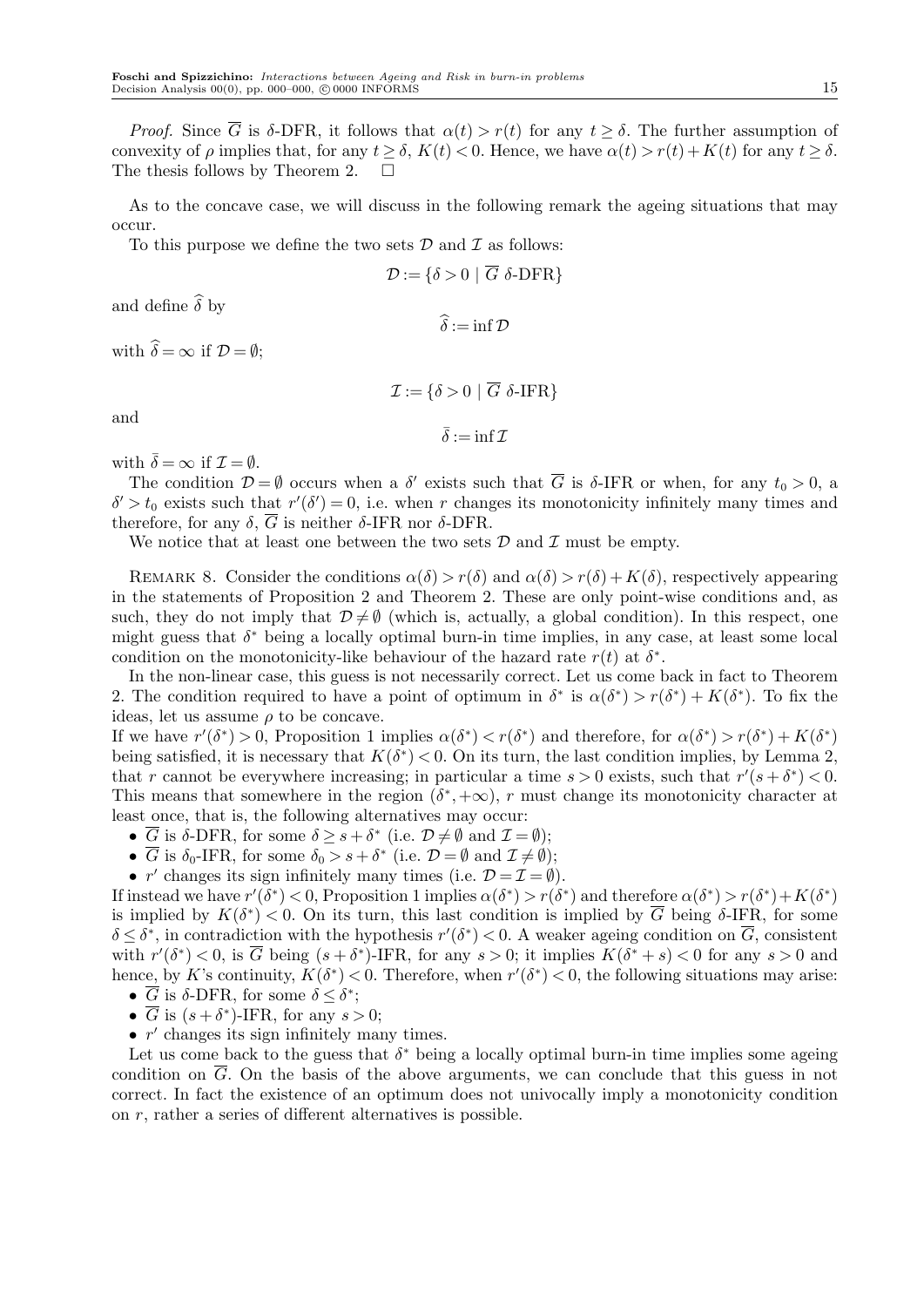## **3.1. Discussion and figures**

After treating some theoretical aspects of the case when  $\rho$  is non-linear, here we perform some graphical comparisons between the linear case and the non-linear one. In this more general case, of course, the form of *R* is determined not only by  $\rho'(0)$ ,  $\tilde{k}$ ,  $k$ , c, but also by the shape of  $\rho$ .

Thus, along the line of what has been done in the linear case, we present here some examples of how the shape of  $\rho$  influences the onset of extremal points for  $\mathcal{R}$ .

In particular, in the case when  $\rho$  is concave, we can repeat what we did in Subsection 2.1. Namely, we consider the interactions between ageing properties of  $\overline{G}$  and the form of *R* in determining the position of the optimal burn-in time.

Now we turn to consider the following functions:

$$
\bullet \ \rho(t) = \rho_l(t) = 2t;
$$

- $\rho(t) = \rho_{cv}(t) = \sqrt{4t+1} 1;$
- $\rho(t) = \rho_{cx}(t) = 2t + t^2$ .

These functions, that are respectively linear, concave and convex, have been selected so to share the following two properties:

- $\rho(0) = 0;$
- $\rho_0 \equiv \rho'_l(0) = \rho'_{cv}(0) = \rho'_{cx}(0)$ . In the present case,  $\rho_0 = 2$ .

In Fig. 3, we analyze the concave case  $\rho(t) = \rho_{cv}(t)$  and, as to the distribution of the lifetime, we consider a mixture of exponentials. More precisely we take

$$
G(t) = 1 - pe^{-\lambda_1 t} - (1 - p)e^{-\lambda_2 t},
$$

with  $p = 0.3$ ,  $\lambda_1 = 2$ ,  $\lambda_2 = 5$ , and a concave  $\rho(t) = \sqrt{4t + 1} - 1$ .

#### **Figure 3 Comparison among expected rewards associated with same DFR** *G* **and concave** *ρ* **and different cost parameters**



We then compare the graphs that are obtained for the expected reward *R* under the following different choices for the cost parameters (i.e. the same as we did for the linear case in Subsection 2.1):

- *•* ( ˜*k, k, c*) = (*−*0*.*2*,−*0*.*03*,−*0*.*0036) (in red),
- *•* ( ˜*k, k, c*) = (*−*0*.*15*,−*0*.*003*,−*0*.*05) (in green),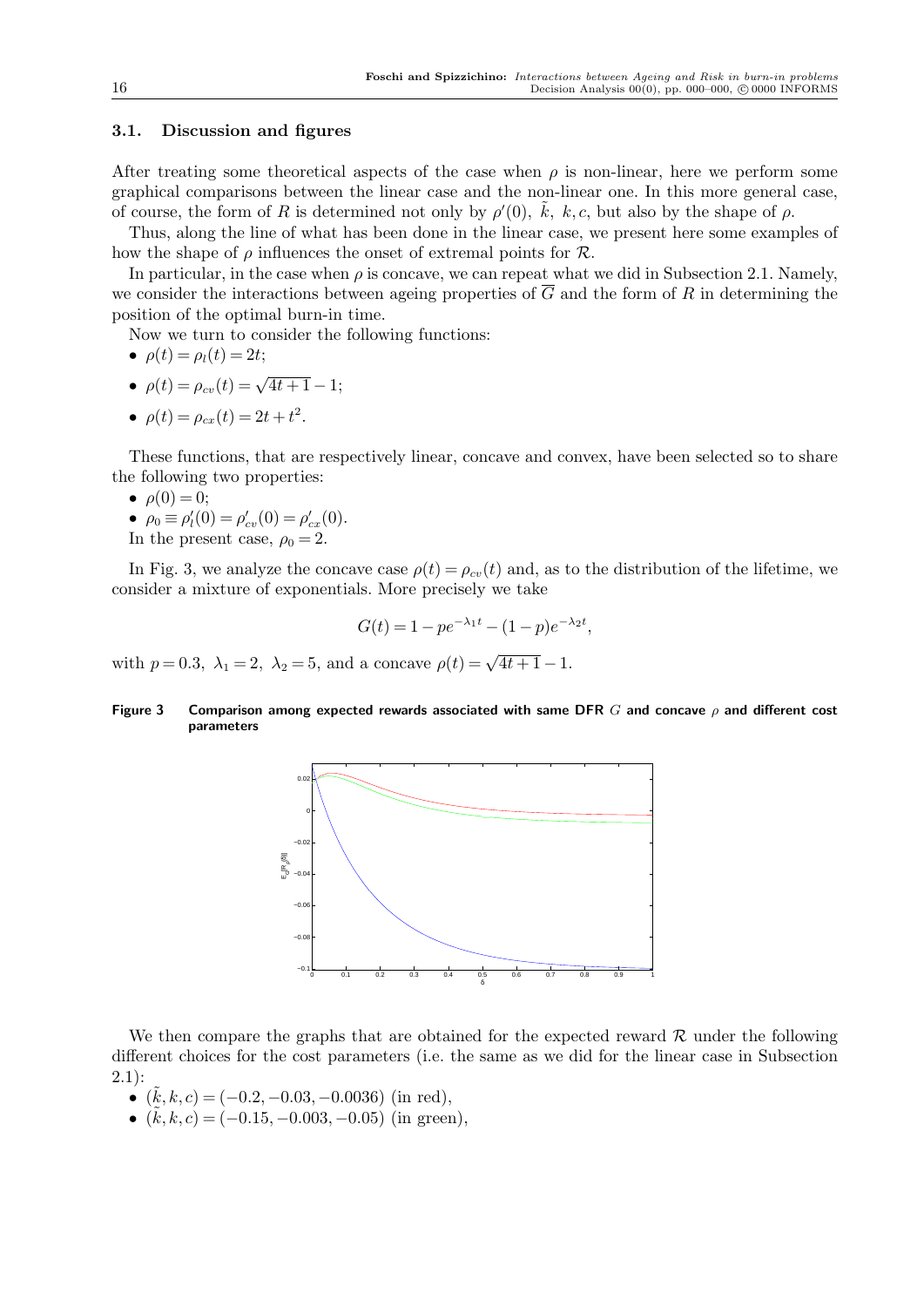*•* ( ˜*k, k, c*) = (*−*0*.*2*,−*0*.*1*,−*0*.*005) (in blue).

We notice that, here, we obtain a strictly positive maximum point in correspondence to both the triples  $(k, k, c) = (-0.2, -0.03, -0.0036)$  and  $(k, k, c) = (-0.15, -0.003, -0.05)$ . We consider therefore these two triples as admissible cost parameters.

Since  $\rho$  may be here concave or convex, we cannot rely any more on the necessary and sufficient conditions given by Theorem 1 for the case when  $\rho$  is linear. The present case is however covered by Theorem 3. Provided that the condition (15) is satisfied at  $\delta^*$ , such a result says that  $\overline{G}$  being *δ*-DFR is only a sufficient condition for *δ <sup>∗</sup>* being a point of local optimum.

The problem remains to understand how ageing properties of *G* affect the shape of *R* (and hence the position of its extremal points).

In this respect we present a graphical example in Fig. 4 below. By fixing  $(\dot{k}, k, c)$ (*−*0*.*2*,−*0*.*03*,−*0*.*0036), we compare the expected rewards associated with different distributions *G* with a same mean value, but different ageing properties; more precisely:

a) 
$$
G(\delta) = \frac{\beta^{\alpha}}{\Gamma(\alpha)} \int_0^{\delta} x^{\alpha-1} e^{-\beta x} dx
$$
 (in red),

b) 
$$
G(\delta) = 1 - pe^{-\lambda_1 \delta} - (1 - p)e^{-\lambda_2 \delta}
$$
 (in green),

c) 
$$
G(\delta) = 1 - e^{-\lambda \delta}
$$
 (in blue).

We choose the parameters  $\lambda_1 = 5$ ,  $\lambda_2 = 15$ ,  $p = 0.3$  and  $\alpha = 2$ , the last one in order to make the gamma distribution IFR. Since we want the three distributions to have a same mean, the remaining parameters are determined as

$$
\lambda = \frac{\lambda_1 \lambda_2}{\lambda_1 (1 - p) + p \lambda_2}, \quad \beta = \alpha \lambda.
$$

#### **Figure 4 Comparison among expected rewards associated with a same concave** *ρ* **and different** *G***'s**



It is interesting now to compare the figure above with the analogous figure 2, corresponding to the case when  $\rho$  is linear.

First we consider the green curves, corresponding to the DFR case. We notice that in the present case, the point of maximum is shifted towards right and the maximum is more pronounced. In fact, in view of Lemma 2, heuristically speaking, Eq. (14) is more easily satisfied than  $\alpha(\delta) > r(\delta)$ . By an analogous argument, the red curve, corresponding to the IFR case, has a less pronounced minimum and takes higher values with respect to the linear case.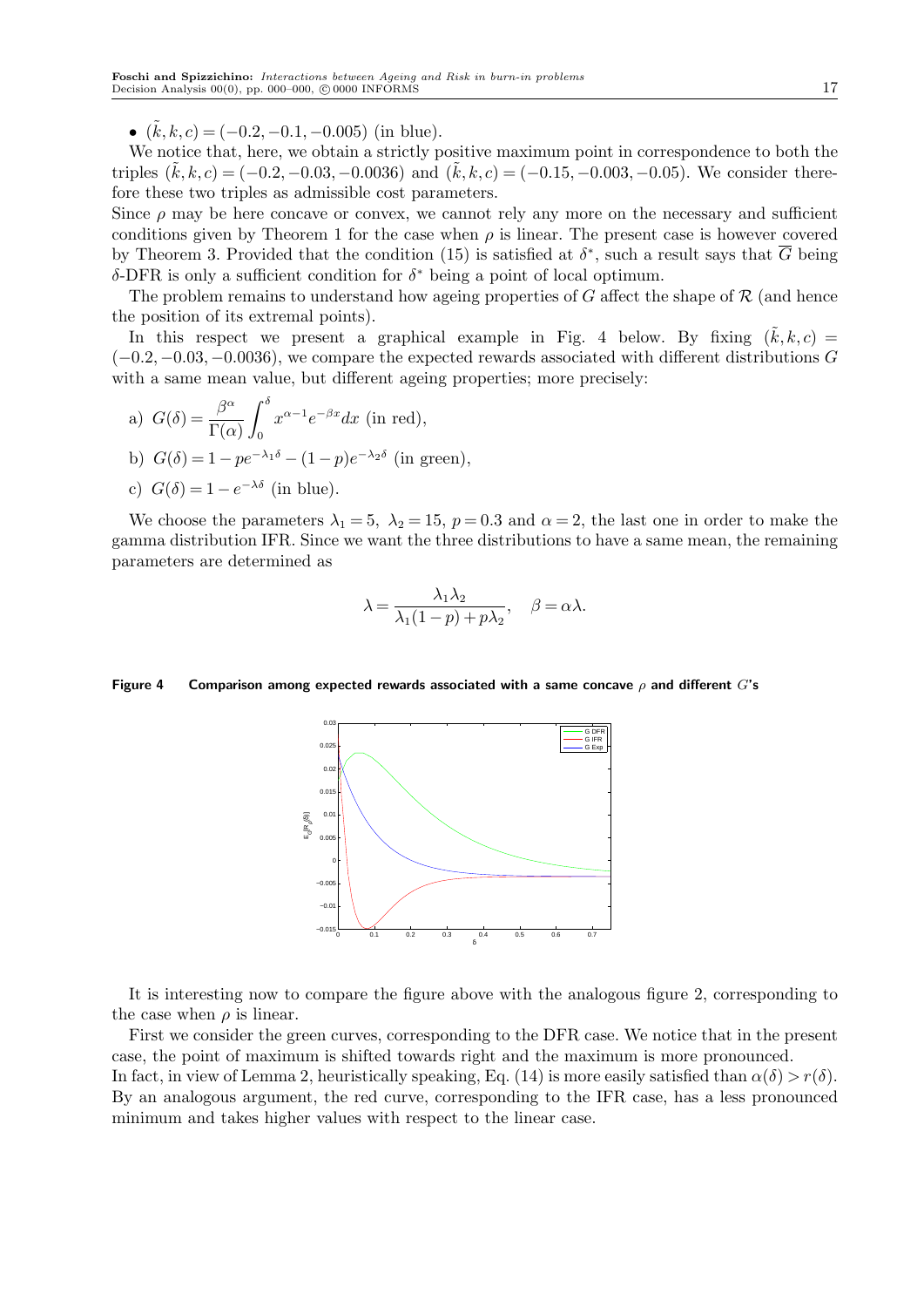The blue curves, corresponding to the no ageing case, are not substantially different, coherently with Corollary 3.

Finally, we show how, fixing *G* and  $(\tilde{k}, k, c)$ , the reward function  $\rho$  affects the shape of  $\mathcal R$  and therefore the decision about the burn-in duration.

Finally, we turn to illustrate the influence of the reward function  $\rho$  on the shape of the function *R*. By looking at the figures 5 and 6, we can focus some aspects of the role of *ρ* in the solution of the optimal problem. On this purpose we compare, on a same figure, the graphs of  $R$  that are obtained for different forms of  $\rho$ , and for a fixed choice of  $G$  and  $(k, k, c)$ .

Let us fix a DFR  $G$  and let  $\rho$  vary.

In Fig. 5, we consider  $G(t) = 1 - pe^{-\lambda_1 t} - (1 - p)e^{-\lambda_2 t}$ , with  $p = 0.3$ ,  $\lambda_1 = 5$ ,  $\lambda_2 = 15$ , and the cost parameters  $(\tilde{k}, k, c) = (-0.2, -0.03, -0.0036)$ . The *R* associated with a convex  $\rho$  admits no local optima besides 0. The function  $R$  associated with a linear  $\rho$  admits a maximum point in  $\delta^*$ . The same also happens when  $\rho$  is concave, with  $\delta_{cv}^* > \delta^*$ ; however in this last case, the optimum is not significant, since its value is always negative.

**Figure 5 Comparison among expected rewards associated with a same DFR** *G* **and different** *ρ***'s**



**Figure 6 Comparison among expected rewards associated with a same DFR** *G* **and different** *ρ***'s**



By considering instead (see Fig. 6)

( ˜*k, k, c*) = (*−*0*.*15*,−*0*.*003*,−*0*.*005)*,*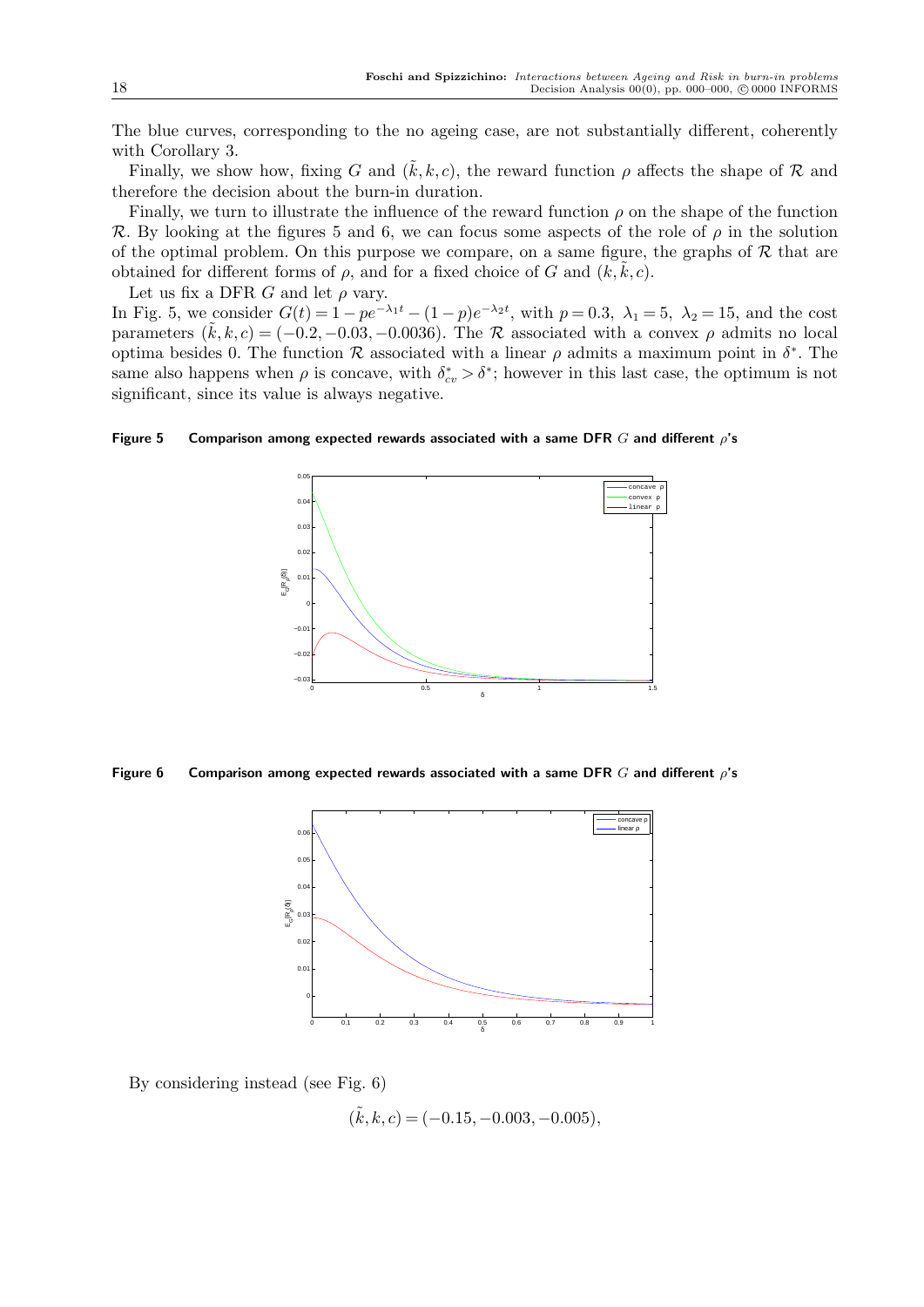$$
G(t) = 1 - pe^{-\lambda_1 t} - (1 - p)e^{-\lambda_2 t},
$$

with  $p = 0.3$ ,  $\lambda_1 = 2$ ,  $\lambda_2 = 5$ , and let  $\rho$  be concave or linear, we obtain significative values also correspondingly to the concave  $\rho$  and a maximum point greater than 0, but we lose the maximum for  $\rho$  linear (cf Fig. 1).

# **4. Discussion and concluding remarks**

After presenting some preliminary facts about notions of ageing and risk, we obtained some results about the optimal burn-in time problem, under some types of ageing conditions. This section will be devoted to shortly comment on different aspects of such arguments.

As first, we consider the circumstance that ageing properties of the lifetime - of the component to be tested - are not at all sufficient, by themselves, to establish the value of the optimal burn-in time. It is generally clear that the form of the reward function also plays a key role in the problem. In the previous sections, we in particular singled out some of the technical reasons why this phenomenon arises, at least under our choice of cost functions. In the linear case, the key role of the function  $\rho$  is made evident, by Proposition 2 (see, more precisely, Eq. (7): for the existence of a strictly positive optimal burn-in time, the coefficient  $\rho_0$  must satisfy, for some  $\delta > 0$ , the conditions

$$
\begin{cases}\n\rho_0 > 0, \\
\rho_0 = c + (k - \widetilde{k})r(\delta).\n\end{cases} \tag{16}
$$

In the non-linear case, Eq. (16) generalizes to

$$
\begin{cases} \mathbb{E}[\rho'(T-\delta)|T>\delta]>0, \\ \mathbb{E}[\rho'(T-\delta)|T>\delta]=c+(k-\widetilde{k})r(\delta), \end{cases}
$$
\n(17)

that can be derived also from Theorem 2. A comparison between Eq.'s (16) and (17) readily highlights the probabilistic meaning of the constant  $\rho_0$  appearing in Eq. (16): we must look at  $\rho_0$ as

$$
\rho_0 = \mathbb{E}[\rho'(T-\delta)|T>\delta].
$$

We notice moreover that, depending on the shape of  $\rho$ , also the ageing properties of  $\overline{G}$  can have a different impact on the solution of the burn-in problem. In fact, in the linear case  $\rho(t) = \rho_0 t$ , the condition  $r'(\delta) < 0$  (this can be seen as a point-wise ageing property of  $\overline{G}_{\delta}$ ) is both sufficient and necessary for  $\delta$  being a locally optimal burn-in time. Still maintaining the condition  $\rho(t) = \rho_0 t$ and adding the stronger condition that  $\overline{G}$  is IFR, DFR, bathtub or upside down bathtub, it can be furthermore proven that the optimal burn-in time is unique. A more precise statement and a formal proof can be found in Foschi (2011). On the contrary, when  $\rho(t)$  is non-linear, Theorems 2 and 3 provide us with only sufficient conditions, linking the position of the optimal burn-in time to ageing properties of  $\overline{G}$ .

In view of the previous considerations, it is obvious that even the decision whether burn-in is to be implemented or not cannot be taken by only analyzing the ageing properties of  $\overline{G}$ . For instance, Proposition 2 and Theorem 2 provide us with some information about the solution of this decision problem, in the linear and non-linear case respectively. Notice that, in the non-linear case, the exact positions of the optima cannot be exactly recovered. However, our results allow us to give bounds for them, by means of inequalities based on relevant ageing properties of *G*.

Concerning the search of the solution, we emphasize that our conditions can involve different aspects of  $\overline{G}$ . This fact depends on the choice of the cost structure, reflected by the function *R*. In correspondence with different functions *R*, also the functions involved in the conditions for optimality may be different. This issue is confirmed in the burn-in literature, where different functions have been considered as relevant, depending on the structure of the problem. Among these functions, we mainly have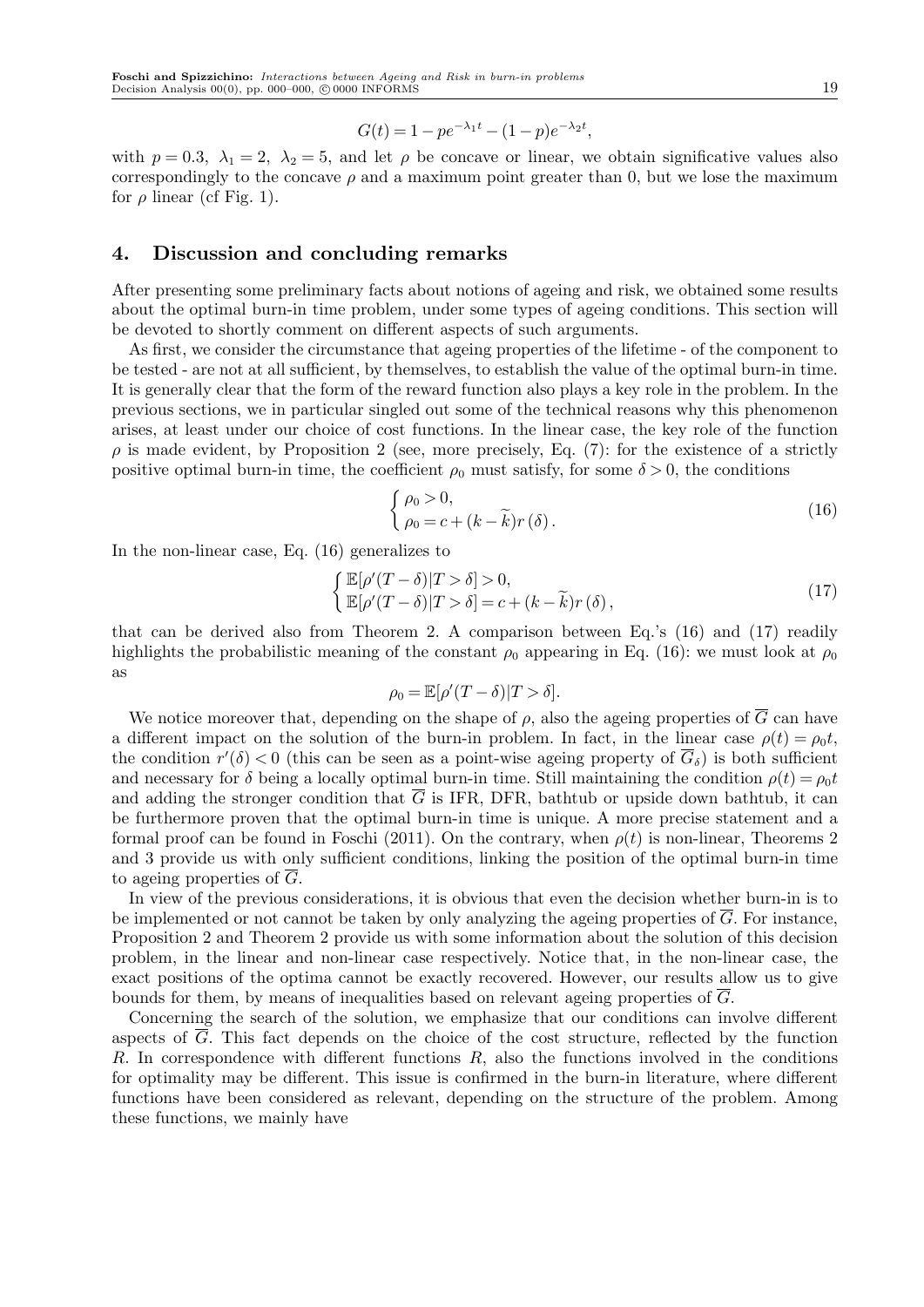- the failure rate  $r(t)$ ,
- the mean residual lifetime  $\mu(t) = \mathbb{E}[T t|T > t],$
- the ratio  $z(t) = \frac{g(t+\tau)}{g(t)}$ .

As mentioned, the choice among such functions may explicitly depend on the reward function. We can see in particular that, under the reward function  $(1)$ ,  $\mu(t)$  is relevant only in the case when  $\rho$  is linear; in the general case  $\mu(t)$  must be replaced by  $\mathbb{E}[\rho(T-t)|T>t]$ .

In those problems where a mission time (or a warranty time) is present, the form of the ratio  $z(t)$ becomes relevant, instead of  $r(t)$ ,  $\mu(t)$  or  $\mathbb{E}[\rho(T-t)|T>t]$ .

We might then argue that the form of  $R$  determines which are the distributional characteristics to be analyzed and, consequently, the ageing properties of interest.

On the other hand, the choice of the reward function is often influenced by the planned use of the units and by the expected types of failure. Then we can conclude, in ultimate analysis, that the reward function is not independent of the probabilistic model about lifetimes of the components and related ageing properties.

As well-known, different forms of the cost functions have been considered in the burn-in literature. The argument above points out then that the imposition of the cost function is not a matter of arbitrary choice. Rather, this choice depends on the planned usage of the components and it is, more or less explicitly, related to the probabilistic model for their lifetimes.

In any case, one can generally distinguish three different types of costs:

- a) the cost due to the failure of a components during the operative life;
- b) the cost of failures occurring during the burn-in procedure;
- c) the costs due to the actual implementation of burn-in.

In some papers the cost due to the failure during the operative life also comprises the gain deriving from the usage of components and then it is (as a cost) a decreasing function of the failure time. In this paper we preferred to separate the pure cost due to failure from the gain produced by usage. Notice in fact the presence, within the reward function (1), of the sum of the two different addenda, of opposite sign,  $\rho(t - \delta)$  and k in the term to be multiplied by  $\mathbf{1}_{\{t > \delta\}}$ .

As thoroughly discussed in Block and Savits (1997), some cost functions are directly built upon performance-based criteria. Namely one starts by considering as rewards different probability characteristic (such as expected values, survival probabilities, etc) of residual lifetimes of tested components; then some simple cost structure is added to these objects. We believe that our analysis of reward functions of the form (1), with  $\rho$  non-linear, can add some new element of interest for further research on this topic.

In some other papers (see e.g. Perlstein et al. (2001)) the presence of a warranty period is considered in the definition of the cost function. This aspect goes beyond the analysis based on the family of reward functions in Eq. (1). Some related research might be of interest, however.

We furthermore notice that, in our derivations, we assumed that the cost of type b) has the simple form  $k\mathbf{1}_{\{\tau<\delta\}}$ . Provided some appropriate change is made, we also might extend our analysis to the case  $k(t)$   $\mathbf{1}_{\{t < \delta\}}$ . The possibility of such an extension could in particular be useful in view of the ensuing considerations.

Several papers have been devoted to the analysis of burn-in for the case of several components with dependent, or in particular exchangeable, lifetimes. See e.g. Runggaldier (1993), Costantini and Spizzichino (1997), Perlstein et al. (2001), Jensen and Spizzichino (2004).

In this paper we limited however the analysis of the burn-in problem to the case of a single component.

This limitation is, anyway, rather common in the reliability literature and, as a concluding point of our discussion, we highlight some justifications in this respect.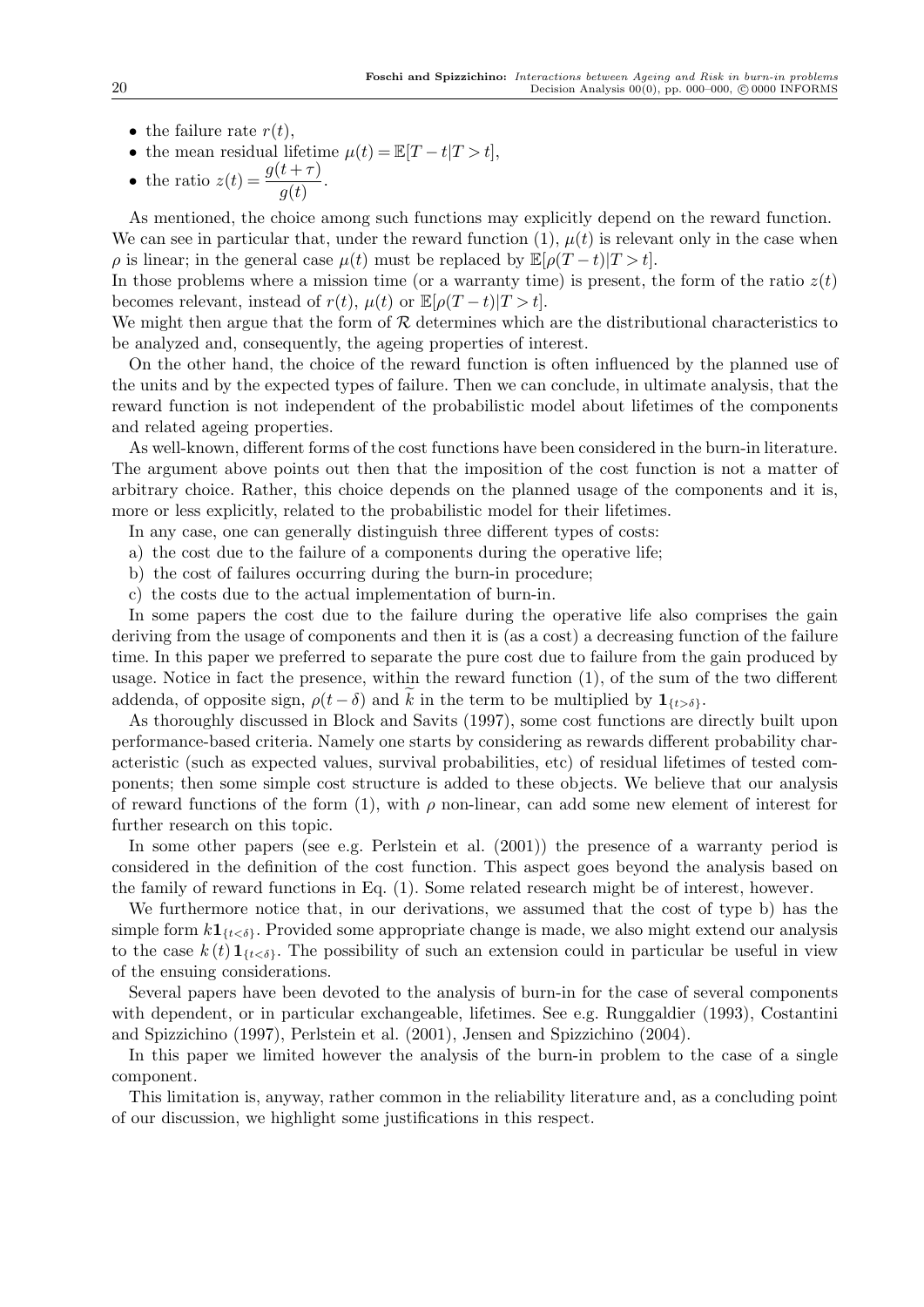First, notice that the burn-in problem in the case of several components immediately reduces to a set of single-component burn-in problems, when the components' lifetimes are stochastically independent (the number of different problems is equal to the number of different distributions appearing among the marginal distributions of the components).

In a Bayesian point of view, the assumption of independence, even if actually very strong, may be accepted to some extent, according to the following considerations. As far as some stochastic dependence among components is present, we might exploit dependence in order to learn about the behaviour of a component on the basis of information obtained by testing different components. This circumstance may sometimes avoid burn-in. Consider in this respect that burn-in is, in ultimate analysis, an extreme form of learning about the behaviour of a component, obtained by testing the component itself for an initial period of its lifetime. We then could try to avoid burn-in if a different source of information could be available under the form of statistical experiments. In other words, we might consider burn-in as a last resource to be considered in face of a *residual* uncertainty, that remains when all other possibilities of learning has been exhausted (see also the discussion in Spizzichino (1993)).

However, the reduction to single-components burn-in procedures can be still justified even in the case of dependence among components, at least under the assumption of exchangeability.

Let us consider, in fact, the case when we have several exchangeable components tested simultaneously and the related problem of deciding whether continuing the burn-in or not and, in case, how long the residual burn-in should last for each component. It can be shown that such problem actually materializes only at the instants when some failure is observed. See in this respect considerations presented e.g. in Costantini and Spizzichino (1997), Jensen and Spizzichino (2004). From a purely probabilistic viewpoint this claim may be explained by taking into account that the time for stopping burn-in must be a stopping time with respect to the filtration defined by progressive observation of failures and by using a result (see e.g. (Bremaud 1981, Theorem T33)) about the structure of stopping times for a simple counting process.

Based on such a structure, one might argue as follows. Consider the burn-in problem for *n* components with exchangeable lifetimes  $T_1, \ldots, T_n$ . Such a problem reduces to considering *n* onecomponent burn-in problems that are respectively met at the instants  $0, T_{(1)}, \ldots, T_{(n-1)}$  and that separately concern with the one-dimensional random variables  $T_{(1)}, T_{(2)} - T_{(1)}, \ldots, T_{(n)} - T_{(n-1)}$ . Here  $T_{(1)}, \ldots, T_{(n)}$  denote of course the order statistics of  $T_1, \ldots, T_n$  and the distribution to be considered for  $T_{(k)} - T_{(k-1)}$  is the one that is obtained by conditioning on the information collected up to *T*(*k−*1). Such a procedure leads us to considering *n* single-components burn-in problems where, however, the cost of a failure during burn-in may depend on the failure-instant in a complex way.

# **Acknowledgements**

We thank two anonymous referees for criticism and comments that led us to improve a previous version of this paper. We also like to thank Prof. P. Delquie for pointing out the interest of the reference Bordley and LiCalzi (2000).

This work was partially supported by Italian MIUR (PRIN on Probability and Finance 2008) and Universit`*a* La Sapienza (Research Project 2009 "Modelli e Algoritmi Stocastici: Convergenza ed Ottimizzazione").

## **References**

Barlow, R. E. and Proschan, F. 1965. *Mathematical theory of reliability*, The SIAM series in applied mathematics, John Wiley & sons, New York.